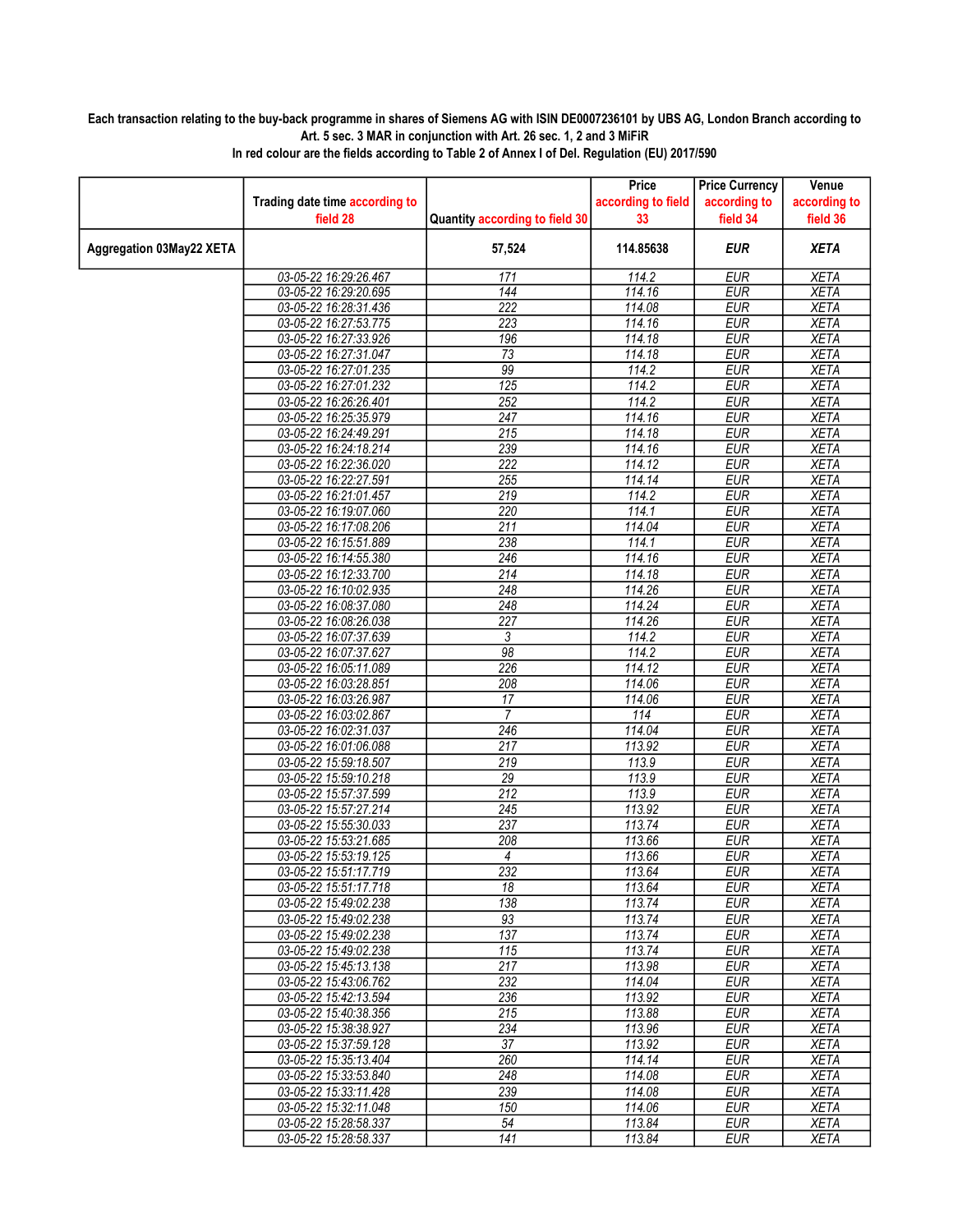| 03-05-22 15:28:58.095 | 41             | 113.84 | <b>EUR</b> | <b>XETA</b> |
|-----------------------|----------------|--------|------------|-------------|
| 03-05-22 15:28:53.969 | $\overline{4}$ | 113.86 | <b>EUR</b> | <b>XETA</b> |
| 03-05-22 15:27:13.232 | 108            | 113.9  | EUR        | <b>XETA</b> |
| 03-05-22 15:27:13.232 | 105            | 113.9  | <b>EUR</b> | <b>XETA</b> |
| 03-05-22 15:27:04.246 | 222            | 113.96 | EUR        | <b>XETA</b> |
| 03-05-22 15:24:18.665 | 223            | 113.68 | <b>EUR</b> | <b>XETA</b> |
| 03-05-22 15:22:05.082 | 235            | 113.5  | <b>EUR</b> | <b>XETA</b> |
| 03-05-22 15:21:11.028 | 373            | 113.56 | <b>EUR</b> | <b>XETA</b> |
| 03-05-22 15:19:45.853 | 247            | 113.5  | EUR        | <b>XETA</b> |
| 03-05-22 15:19:16.871 | 169            | 113.5  | <b>EUR</b> | <b>XETA</b> |
| 03-05-22 15:19:16.871 | 76             | 113.5  | <b>EUR</b> | <b>XETA</b> |
| 03-05-22 15:19:14.617 | $\overline{7}$ | 113.5  | <b>EUR</b> | <b>XETA</b> |
| 03-05-22 15:17:27.277 | 216            | 113.54 | <b>EUR</b> | <b>XETA</b> |
| 03-05-22 15:15:04.265 | 89             | 113.66 | <b>EUR</b> | <b>XETA</b> |
| 03-05-22 15:15:04.265 | 102            | 113.66 | <b>EUR</b> | <b>XETA</b> |
| 03-05-22 15:15:04.265 | 23             | 113.66 | <b>EUR</b> | <b>XETA</b> |
| 03-05-22 15:13:14.754 | 231            | 113.58 | <b>EUR</b> | <b>XETA</b> |
| 03-05-22 15:12:07.556 |                |        |            |             |
|                       | 255            | 113.46 | <b>EUR</b> | <b>XETA</b> |
| 03-05-22 15:10:05.100 | 258            | 113.36 | <b>EUR</b> | <b>XETA</b> |
| 03-05-22 15:08:03.669 | 227            | 113.64 | <b>EUR</b> | <b>XETA</b> |
| 03-05-22 15:08:03.669 | 9              | 113.64 | <b>EUR</b> | <b>XETA</b> |
| 03-05-22 15:05:16.073 | 226            | 113.88 | <b>EUR</b> | <b>XETA</b> |
| 03-05-22 15:04:57.198 | 55             | 113.9  | <b>EUR</b> | <b>XETA</b> |
| 03-05-22 15:04:57.198 | 193            | 113.9  | <b>EUR</b> | <b>XETA</b> |
| 03-05-22 15:03:12.717 | 243            | 113.78 | <b>EUR</b> | <b>XETA</b> |
| 03-05-22 15:00:43.501 | 208            | 113.52 | <b>EUR</b> | <b>XETA</b> |
| 03-05-22 15:00:43.501 | 49             | 113.52 | <b>EUR</b> | <b>XETA</b> |
| 03-05-22 15:00:42.241 | $\overline{2}$ | 113.52 | <b>EUR</b> | <b>XETA</b> |
| 03-05-22 14:58:24.174 | 248            | 113.42 | <b>EUR</b> | <b>XETA</b> |
| 03-05-22 14:58:19.059 | 96             | 113.46 | <b>EUR</b> | <b>XETA</b> |
| 03-05-22 14:58:19.059 | 115            | 113.46 | <b>EUR</b> | <b>XETA</b> |
| 03-05-22 14:55:35.570 | 254            | 113.36 | <b>EUR</b> | <b>XETA</b> |
| 03-05-22 14:53:01.276 | 24             | 113.26 | <b>EUR</b> | <b>XETA</b> |
| 03-05-22 14:53:01.276 | 49             | 113.26 | EUR        | <b>XETA</b> |
| 03-05-22 14:53:00.647 | 156            | 113.26 | <b>EUR</b> | <b>XETA</b> |
| 03-05-22 14:52:11.278 | 228            | 113.28 | <b>EUR</b> | <b>XETA</b> |
| 03-05-22 14:50:48.212 | 244            | 113.12 | <b>EUR</b> | <b>XETA</b> |
| 03-05-22 14:48:31.408 | 49             | 113.26 | <b>EUR</b> | <b>XETA</b> |
| 03-05-22 14:48:31.408 | 20             | 113.26 | <b>EUR</b> | <b>XETA</b> |
| 03-05-22 14:48:30.227 | 180            | 113.26 | <b>EUR</b> | <b>XETA</b> |
| 03-05-22 14:46:11.489 | 89             | 113.16 | EUR        | XETA        |
| 03-05-22 14:46:11.489 | 166            | 113.16 | EUR        | <b>XETA</b> |
| 03-05-22 14:45:42.630 | 223            | 113.26 | EUR        | <b>XETA</b> |
| 03-05-22 14:43:48.669 | 236            | 113.32 | <b>EUR</b> | <b>XETA</b> |
| 03-05-22 14:41:55.670 | 31             | 113.32 | <b>EUR</b> | <b>XETA</b> |
| 03-05-22 14:41:55.669 | 113            | 113.32 | <b>EUR</b> | <b>XETA</b> |
| 03-05-22 14:41:51.662 | $\overline{7}$ | 113.32 | <b>EUR</b> | <b>XETA</b> |
| 03-05-22 14:41:47.767 | 58             | 113.32 | <b>EUR</b> | <b>XETA</b> |
| 03-05-22 14:39:43.196 | 182            | 113.28 | <b>EUR</b> | <b>XETA</b> |
| 03-05-22 14:39:43.196 | 31             | 113.28 | <b>EUR</b> | <b>XETA</b> |
| 03-05-22 14:39:36.512 | 100            | 113.3  | <b>EUR</b> | <b>XETA</b> |
| 03-05-22 14:39:36.512 | 13             | 113.3  | <b>EUR</b> | <b>XETA</b> |
| 03-05-22 14:39:36.512 | 54             | 113.3  | <b>EUR</b> | <b>XETA</b> |
| 03-05-22 14:39:36.467 | 46             | 113.3  | <b>EUR</b> | <b>XETA</b> |
|                       | 10             |        |            |             |
| 03-05-22 14:39:36.467 |                | 113.3  | <b>EUR</b> | XETA        |
| 03-05-22 14:39:36.467 | 11             | 113.3  | <b>EUR</b> | XETA        |
| 03-05-22 14:37:42.466 | 228            | 113.32 | <b>EUR</b> | <b>XETA</b> |
| 03-05-22 14:35:01.802 | 255            | 113.5  | <b>EUR</b> | <b>XETA</b> |
| 03-05-22 14:33:26.448 | 88             | 113.46 | EUR        | XETA        |
| 03-05-22 14:33:26.447 | 154            | 113.46 | EUR        | XETA        |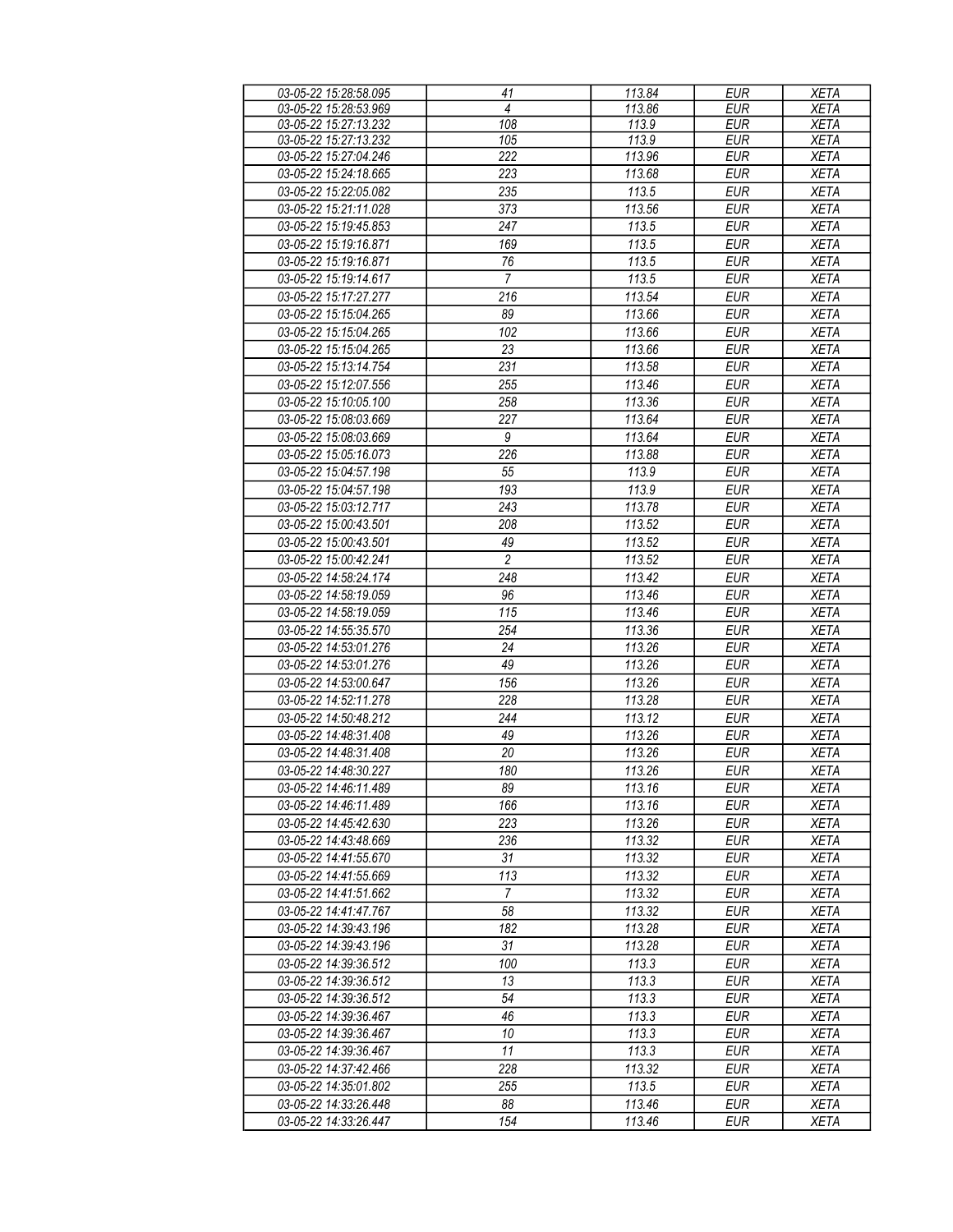| 03-05-22 14:33:26.447 | 25               | 113.46              | EUR        | <b>XETA</b> |
|-----------------------|------------------|---------------------|------------|-------------|
| 03-05-22 14:33:26.447 | 227              | 113.46              | <b>EUR</b> | <b>XETA</b> |
| 03-05-22 14:33:22.112 | 54               | 113.48              | <b>EUR</b> | <b>XETA</b> |
|                       |                  |                     |            |             |
| 03-05-22 14:31:05.261 | $\overline{252}$ | 113.3               | <b>EUR</b> | <b>XETA</b> |
| 03-05-22 14:29:27.843 | 102              | 113.62              | <b>EUR</b> | <b>XETA</b> |
| 03-05-22 14:29:22.453 | 64               | 113.62              | <b>EUR</b> | <b>XETA</b> |
| 03-05-22 14:29:11.076 | 45               | 113.62              | <b>EUR</b> | <b>XETA</b> |
| 03-05-22 14:25:48.888 | 119              | 113.62              | <b>EUR</b> | <b>XETA</b> |
| 03-05-22 14:25:48.888 | 110              | 113.62              | <b>EUR</b> | <b>XETA</b> |
| 03-05-22 14:25:48.810 | 9                | 113.62              | <b>EUR</b> | <b>XETA</b> |
| 03-05-22 14:25:46.142 | 105              | 113.62              | <b>EUR</b> | <b>XETA</b> |
| 03-05-22 14:25:46.142 | 121              | 113.62              | <b>EUR</b> | <b>XETA</b> |
|                       | $\sqrt{5}$       |                     |            |             |
| 03-05-22 14:25:46.142 |                  | 113.62              | <b>EUR</b> | <b>XETA</b> |
| 03-05-22 14:21:36.976 | 171              | 113.68              | <b>EUR</b> | <b>XETA</b> |
| 03-05-22 14:21:36.976 | 82               | 113.68              | <b>EUR</b> | <b>XETA</b> |
| 03-05-22 14:17:03.785 | 245              | 113.7               | <b>EUR</b> | <b>XETA</b> |
| 03-05-22 14:14:43.094 | 85               | 113.7               | <b>EUR</b> | <b>XETA</b> |
| 03-05-22 14:14:37.684 | 168              | 113.7               | <b>EUR</b> | <b>XETA</b> |
| 03-05-22 14:13:50.840 | 246              | 113.74              | <b>EUR</b> | <b>XETA</b> |
| 03-05-22 14:10:21.015 | 223              | 113.88              | <b>EUR</b> | <b>XETA</b> |
| 03-05-22 14:07:27.562 | 216              | 114                 | <b>EUR</b> | <b>XETA</b> |
| 03-05-22 14:04:09.818 | 232              | 113.92              | <b>EUR</b> |             |
|                       |                  |                     |            | <b>XETA</b> |
| 03-05-22 14:03:08.289 | 232              | 114                 | <b>EUR</b> | <b>XETA</b> |
| 03-05-22 14:03:08.289 | 23               | 114                 | <b>EUR</b> | <b>XETA</b> |
| 03-05-22 14:00:17.907 | 140              | 114.06              | <b>EUR</b> | <b>XETA</b> |
| 03-05-22 14:00:17.907 | 115              | 114.06              | <b>EUR</b> | <b>XETA</b> |
| 03-05-22 13:56:21.861 | 213              | 114.28              | <b>EUR</b> | <b>XETA</b> |
| 03-05-22 13:56:09.968 | 247              | 114.3               | <b>EUR</b> | <b>XETA</b> |
| 03-05-22 13:52:40.670 | 252              | 114.22              | <b>EUR</b> | <b>XETA</b> |
| 03-05-22 13:48:56.276 | 115              | 114.4               | <b>EUR</b> | <b>XETA</b> |
| 03-05-22 13:48:56.273 | 130              | 114.4               | <b>EUR</b> | <b>XETA</b> |
| 03-05-22 13:44:46.749 | 260              | 114.4               | <b>EUR</b> | <b>XETA</b> |
|                       |                  |                     |            |             |
| 03-05-22 13:44:46.738 | 241              | 114.4               | <b>EUR</b> | <b>XETA</b> |
| 03-05-22 13:41:31.996 | 260              | 114.26              | <b>EUR</b> | <b>XETA</b> |
| 03-05-22 13:39:23.538 | 85               | 114.04              | <b>EUR</b> | <b>XETA</b> |
| 03-05-22 13:39:23.538 | 107              | 114.04              | <b>EUR</b> | <b>XETA</b> |
| 03-05-22 13:39:23.539 | 48               | 114.04              | <b>EUR</b> | <b>XETA</b> |
| 03-05-22 13:35:21.618 | 144              | 113.78              | <b>EUR</b> | <b>XETA</b> |
| 03-05-22 13:35:21.618 | 108              | 113.78              | <b>EUR</b> | <b>XETA</b> |
| 03-05-22 13:34:29.834 | 226              | $\overline{113.78}$ | <b>EUR</b> | <b>XETA</b> |
| 03-05-22 13:32:31.927 | 246              | 113.64              | <b>EUR</b> | <b>XETA</b> |
| 03-05-22 13:31:15.643 | 214              | 113.82              | EUR        | XETA        |
|                       | 227              | 113.98              | <b>EUR</b> |             |
| 03-05-22 13:27:19.038 |                  |                     |            | <b>XETA</b> |
| 03-05-22 13:23:52.967 | 181              | 114.02              | <b>EUR</b> | <b>XETA</b> |
| 03-05-22 13:23:52.967 | 56               | 114.02              | <b>EUR</b> | <b>XETA</b> |
| 03-05-22 13:22:24.386 | 243              | 114.16              | <b>EUR</b> | <b>XETA</b> |
| 03-05-22 13:18:07.277 | 161              | 114.18              | <b>EUR</b> | <b>XETA</b> |
| 03-05-22 13:18:07.277 | 53               | 114.18              | <b>EUR</b> | <b>XETA</b> |
| 03-05-22 13:13:10.961 | 253              | 114.18              | <b>EUR</b> | <b>XETA</b> |
| 03-05-22 13:13:02.877 | 120              | 114.2               | EUR        | <b>XETA</b> |
| 03-05-22 13:13:02.877 | 90               | 114.2               | <b>EUR</b> | <b>XETA</b> |
| 03-05-22 13:13:02.876 | $36\,$           | 114.2               | <b>EUR</b> | <b>XETA</b> |
| 03-05-22 13:09:17.607 | 50               | 114.26              | <b>EUR</b> | <b>XETA</b> |
|                       | 141              | 114.26              | EUR        |             |
| 03-05-22 13:09:17.607 |                  |                     |            | <b>XETA</b> |
| 03-05-22 13:09:17.607 | 50               | 114.26              | <b>EUR</b> | <b>XETA</b> |
| 03-05-22 13:04:56.199 | 223              | 114.36              | <b>EUR</b> | <b>XETA</b> |
| 03-05-22 13:02:38.393 | 217              | 114.4               | <b>EUR</b> | <b>XETA</b> |
| 03-05-22 13:00:43.186 | 250              | 114.28              | <b>EUR</b> | XETA        |
| 03-05-22 12:55:15.317 | 44               | 114.34              | EUR        | XETA        |
| 03-05-22 12:55:15.317 | 197              | 114.34              | EUR        | XETA        |
|                       |                  |                     |            |             |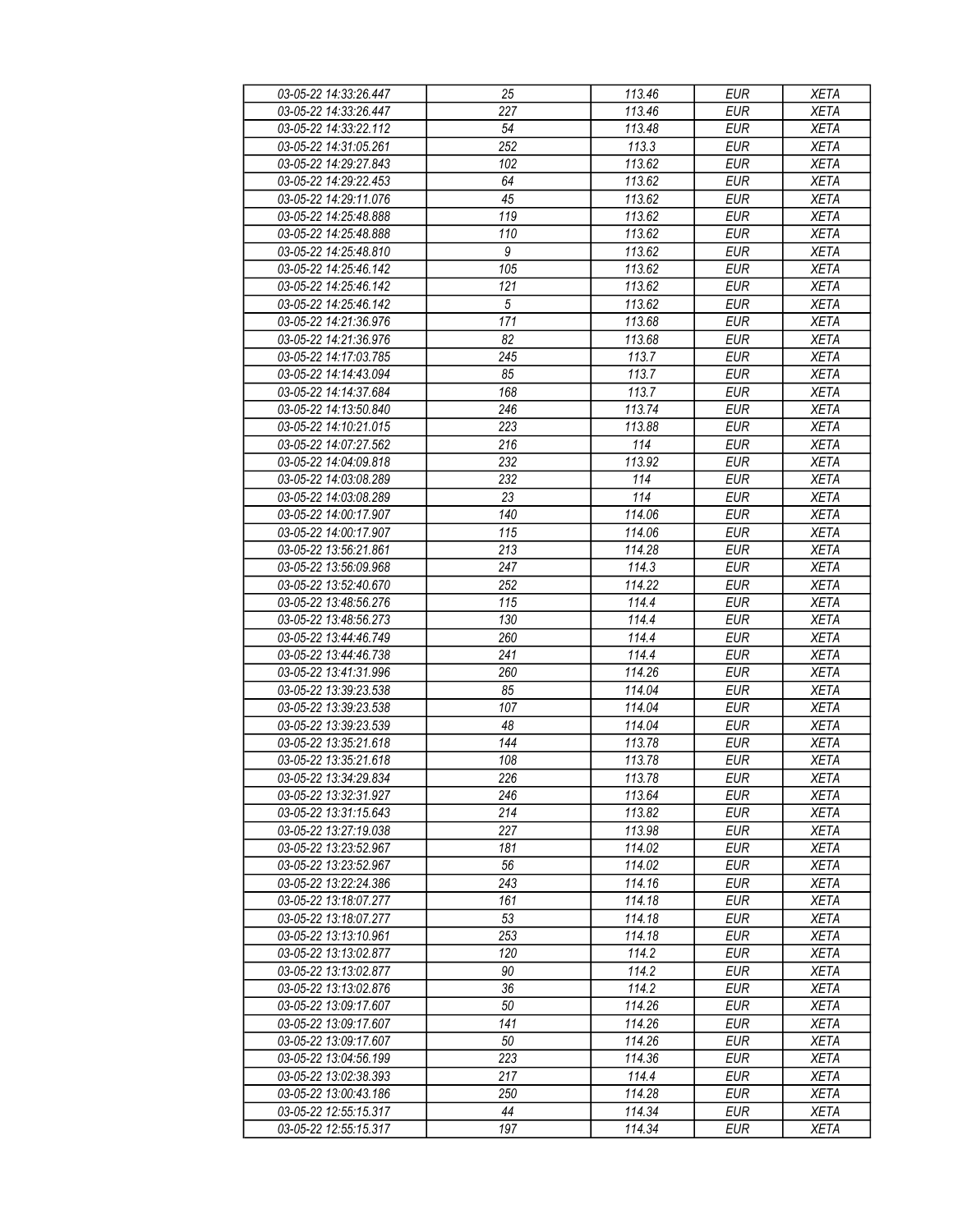| 03-05-22 12:50:34.524 | 86               | 114.4               | <b>EUR</b> | <b>XETA</b> |
|-----------------------|------------------|---------------------|------------|-------------|
| 03-05-22 12:50:34.524 | 155              | 114.4               | <b>EUR</b> | <b>XETA</b> |
| 03-05-22 12:47:35.903 | 231              | 114.5               | <b>EUR</b> | <b>XETA</b> |
| 03-05-22 12:47:34.137 | 42               | 114.52              | <b>EUR</b> | <b>XETA</b> |
| 03-05-22 12:47:34.137 | 176              | 114.52              | <b>EUR</b> | <b>XETA</b> |
| 03-05-22 12:43:23.734 | 257              | 114.62              | <b>EUR</b> | <b>XETA</b> |
|                       |                  |                     |            |             |
| 03-05-22 12:37:00.225 | 61               | 114.7               | <b>EUR</b> | <b>XETA</b> |
| 03-05-22 12:37:00.225 | 164              | 114.7               | <b>EUR</b> | <b>XETA</b> |
| 03-05-22 12:33:55.563 | 238              | 114.92              | <b>EUR</b> | <b>XETA</b> |
| 03-05-22 12:32:48.992 | 237              | 115.16              | <b>EUR</b> | <b>XETA</b> |
| 03-05-22 12:28:06.882 | 243              | 115.08              | <b>EUR</b> | <b>XETA</b> |
| 03-05-22 12:25:03.939 | 210              | 115.06              | <b>EUR</b> | <b>XETA</b> |
| 03-05-22 12:22:29.517 | 74               | 115.02              | <b>EUR</b> | <b>XETA</b> |
| 03-05-22 12:22:29.517 | 34               | 115.02              | <b>EUR</b> | <b>XETA</b> |
| 03-05-22 12:22:29.517 | 51               | 115.02              | <b>EUR</b> | <b>XETA</b> |
| 03-05-22 12:22:29.517 | 54               | 115.02              | <b>EUR</b> | <b>XETA</b> |
| 03-05-22 12:21:53.974 | 85               | 115.08              | <b>EUR</b> | <b>XETA</b> |
| 03-05-22 12:21:53.973 | 124              | 115.08              | <b>EUR</b> | <b>XETA</b> |
| 03-05-22 12:19:52.755 | 250              | $\overline{1}15.14$ | <b>EUR</b> | <b>XETA</b> |
| 03-05-22 12:16:16.189 | 24               | 115.24              | <b>EUR</b> | <b>XETA</b> |
| 03-05-22 12:16:14.172 | 145              | 115.24              | <b>EUR</b> | <b>XETA</b> |
| 03-05-22 12:16:13.155 |                  | 115.24              | <b>EUR</b> |             |
|                       | 87               |                     |            | <b>XETA</b> |
| 03-05-22 12:12:51.334 | 97               | 115.08              | <b>EUR</b> | <b>XETA</b> |
| 03-05-22 12:12:51.334 | 117              | 115.08              | <b>EUR</b> | <b>XETA</b> |
| 03-05-22 12:08:36.884 | 153              | 115.18              | <b>EUR</b> | <b>XETA</b> |
| 03-05-22 12:08:36.884 | 48               | 115.18              | <b>EUR</b> | <b>XETA</b> |
| 03-05-22 12:08:32.347 | $\boldsymbol{9}$ | 115.18              | <b>EUR</b> | <b>XETA</b> |
| 03-05-22 12:08:03.440 | 245              | 115.22              | <b>EUR</b> | <b>XETA</b> |
| 03-05-22 12:08:03.440 | 12               | 115.22              | <b>EUR</b> | <b>XETA</b> |
| 03-05-22 12:04:15.387 | 158              | 115.28              | <b>EUR</b> | <b>XETA</b> |
| 03-05-22 12:04:15.387 | 64               | 115.28              | <b>EUR</b> | <b>XETA</b> |
| 03-05-22 12:02:51.410 | 123              | 115.52              | <b>EUR</b> | <b>XETA</b> |
| 03-05-22 12:02:51.410 | 105              | 115.52              | <b>EUR</b> | <b>XETA</b> |
| 03-05-22 12:02:51.410 | 13               | 115.52              | <b>EUR</b> | <b>XETA</b> |
| 03-05-22 12:02:51.410 | 212              | 115.52              | <b>EUR</b> | <b>XETA</b> |
| 03-05-22 11:59:35.557 | 234              | 115.56              | <b>EUR</b> | <b>XETA</b> |
| 03-05-22 11:59:35.557 | $\mathbf{1}$     | 115.56              | <b>EUR</b> | <b>XETA</b> |
| 03-05-22 11:54:14.237 | 256              | 115.48              | <b>EUR</b> | <b>XETA</b> |
| 03-05-22 11:54:10.937 | 261              | 115.5               | <b>EUR</b> | <b>XETA</b> |
| 03-05-22 11:50:28.132 | 217              | 115.48              | <b>EUR</b> | <b>XETA</b> |
| 03-05-22 11:47:16.816 | 51               | 115.32              | EUR        | <b>XETA</b> |
| 03-05-22 11:47:16.816 |                  |                     |            |             |
|                       | 162              | 115.32              | EUR        | XETA        |
| 03-05-22 11:44:54.554 | 211              | 115.46              | <b>EUR</b> | <b>XETA</b> |
| 03-05-22 11:41:40.629 | 212              | 115.62              | EUR        | <b>XETA</b> |
| 03-05-22 11:41:36.305 | 220              | 115.64              | <b>EUR</b> | <b>XETA</b> |
| 03-05-22 11:39:00.274 | 41               | 115.78              | <b>EUR</b> | <b>XETA</b> |
| 03-05-22 11:39:00.274 | 200              | 115.78              | <b>EUR</b> | <b>XETA</b> |
| 03-05-22 11:35:54.318 | 231              | 115.6               | <b>EUR</b> | <b>XETA</b> |
| 03-05-22 11:32:46.580 | 231              | 115.56              | <b>EUR</b> | <b>XETA</b> |
| 03-05-22 11:32:46.580 | 18               | 115.56              | EUR        | <b>XETA</b> |
| 03-05-22 11:30:44.508 | 132              | 115.46              | <b>EUR</b> | <b>XETA</b> |
| 03-05-22 11:30:44.508 | 70               | 115.46              | <b>EUR</b> | <b>XETA</b> |
| 03-05-22 11:30:17.800 | $\overline{2}$   | 115.46              | <b>EUR</b> | <b>XETA</b> |
| 03-05-22 11:30:04.947 | 157              | 115.48              | EUR        | <b>XETA</b> |
| 03-05-22 11:30:04.947 | 73               | 115.48              | <b>EUR</b> | <b>XETA</b> |
| 03-05-22 11:29:10.104 | $35\,$           | 115.46              | <b>EUR</b> | <b>XETA</b> |
| 03-05-22 11:26:04.277 | 245              | 115.5               | <b>EUR</b> | <b>XETA</b> |
| 03-05-22 11:23:22.480 | 223              | 115.6               | <b>EUR</b> | XETA        |
| 03-05-22 11:22:12.563 | 239              | 115.68              | EUR        | XETA        |
| 03-05-22 11:19:29.324 | 229              | 115.78              | EUR        | XETA        |
|                       |                  |                     |            |             |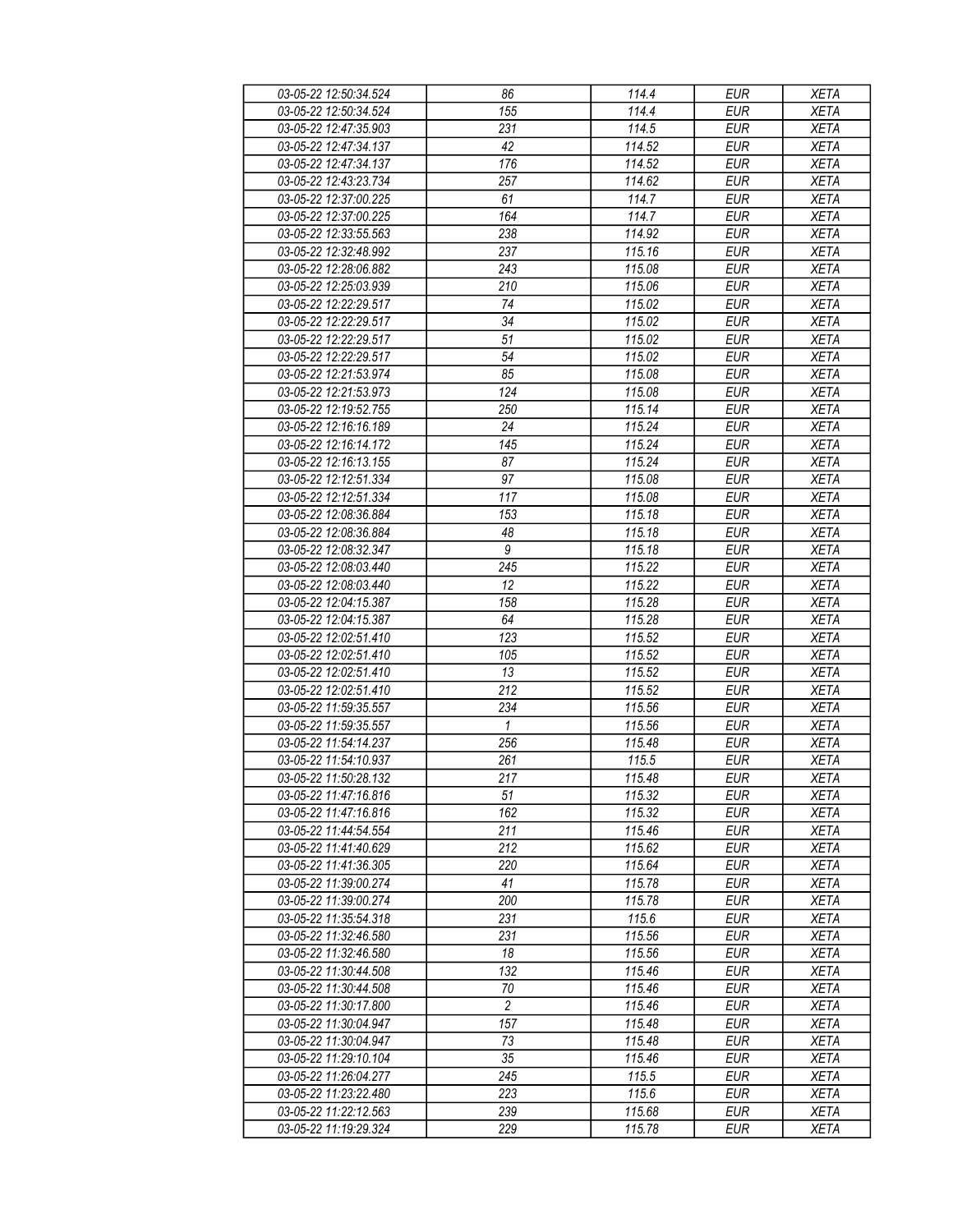| 03-05-22 11:19:24.507 | 11               | 115.82 | <b>EUR</b> | <b>XETA</b> |
|-----------------------|------------------|--------|------------|-------------|
| 03-05-22 11:16:48.109 | 254              | 115.9  | <b>EUR</b> | <b>XETA</b> |
| 03-05-22 11:16:08.858 | 183              | 115.94 | <b>EUR</b> | <b>XETA</b> |
| 03-05-22 11:16:08.858 | 34               | 115.94 | <b>EUR</b> | <b>XETA</b> |
| 03-05-22 11:13:08.944 | 232              | 115.9  | <b>EUR</b> | <b>XETA</b> |
| 03-05-22 11:11:24.554 | 204              | 115.94 | <b>EUR</b> | <b>XETA</b> |
|                       | 226              |        | <b>EUR</b> |             |
| 03-05-22 11:07:50.215 |                  | 115.96 |            | <b>XETA</b> |
| 03-05-22 11:07:37.814 | 219              | 116.02 | <b>EUR</b> | <b>XETA</b> |
| 03-05-22 11:06:03.710 | 24               | 115.96 | <b>EUR</b> | <b>XETA</b> |
| 03-05-22 11:06:03.710 | 198              | 115.96 | <b>EUR</b> | <b>XETA</b> |
| 03-05-22 11:05:45.021 | 120              | 115.96 | <b>EUR</b> | <b>XETA</b> |
| 03-05-22 11:05:16.740 | 134              | 115.74 | <b>EUR</b> | <b>XETA</b> |
| 03-05-22 11:05:16.740 | 80               | 115.72 | <b>EUR</b> | <b>XETA</b> |
| 03-05-22 11:01:31.770 | 76               | 115.7  | <b>EUR</b> | <b>XETA</b> |
| 03-05-22 11:01:31.770 | 156              | 115.7  | <b>EUR</b> | <b>XETA</b> |
| 03-05-22 10:57:48.865 | 230              | 115.76 | <b>EUR</b> | <b>XETA</b> |
| 03-05-22 10:57:18.989 | 227              | 115.74 | <b>EUR</b> | <b>XETA</b> |
| 03-05-22 10:56:21.157 | 115              | 115.66 | <b>EUR</b> | <b>XETA</b> |
| 03-05-22 10:56:21.157 | $\overline{118}$ | 115.64 | <b>EUR</b> | <b>XETA</b> |
| 03-05-22 10:52:39.595 | 203              | 115.7  | <b>EUR</b> | <b>XETA</b> |
| 03-05-22 10:52:39.595 | 41               | 115.7  | <b>EUR</b> | <b>XETA</b> |
| 03-05-22 10:51:53.119 | 248              | 115.74 | <b>EUR</b> | <b>XETA</b> |
| 03-05-22 10:48:49.609 | 232              | 115.68 | <b>EUR</b> | <b>XETA</b> |
| 03-05-22 10:43:14.570 | 234              | 115.58 | <b>EUR</b> | <b>XETA</b> |
|                       |                  |        |            |             |
| 03-05-22 10:40:47.323 | 55               | 115.64 | <b>EUR</b> | <b>XETA</b> |
| 03-05-22 10:40:47.323 | 167              | 115.64 | <b>EUR</b> | <b>XETA</b> |
| 03-05-22 10:38:54.864 | 261              | 115.6  | <b>EUR</b> | <b>XETA</b> |
| 03-05-22 10:35:11.990 | 134              | 115.62 | <b>EUR</b> | <b>XETA</b> |
| 03-05-22 10:35:11.990 | 95               | 115.62 | <b>EUR</b> | <b>XETA</b> |
| 03-05-22 10:31:37.754 | $\overline{215}$ | 115.46 | <b>EUR</b> | <b>XETA</b> |
| 03-05-22 10:30:24.956 | 215              | 115.5  | <b>EUR</b> | <b>XETA</b> |
| 03-05-22 10:28:22.066 | 204              | 115.64 | <b>EUR</b> | <b>XETA</b> |
| 03-05-22 10:28:22.064 | 17               | 115.64 | <b>EUR</b> | <b>XETA</b> |
| 03-05-22 10:24:58.960 | 173              | 115.78 | <b>EUR</b> | <b>XETA</b> |
| 03-05-22 10:24:58.959 | 44               | 115.78 | <b>EUR</b> | <b>XETA</b> |
| 03-05-22 10:21:34.046 | 247              | 115.68 | <b>EUR</b> | <b>XETA</b> |
| 03-05-22 10:21:23.140 | 210              | 115.74 | <b>EUR</b> | <b>XETA</b> |
| 03-05-22 10:18:45.233 | 220              | 115.94 | <b>EUR</b> | <b>XETA</b> |
| 03-05-22 10:15:55.886 | 229              | 115.94 | <b>EUR</b> | <b>XETA</b> |
| 03-05-22 10:15:51.760 | 28               | 115.94 | <b>EUR</b> | <b>XETA</b> |
| 03-05-22 10:13:56.106 | 236              | 115.88 | EUR        | XETA        |
| 03-05-22 10:11:48.278 | 142              | 115.82 | <b>EUR</b> | <b>XETA</b> |
| 03-05-22 10:11:48.278 | 109              | 115.82 | <b>EUR</b> | <b>XETA</b> |
| 03-05-22 10:10:10.970 | 261              | 115.82 | <b>EUR</b> | <b>XETA</b> |
| 03-05-22 10:05:56.643 | 228              | 115.72 | <b>EUR</b> |             |
|                       |                  |        |            | <b>XETA</b> |
| 03-05-22 10:02:53.783 | 164              | 115.78 | <b>EUR</b> | <b>XETA</b> |
| 03-05-22 10:02:53.780 | 87               | 115.78 | <b>EUR</b> | <b>XETA</b> |
| 03-05-22 10:02:12.504 | 100              | 115.7  | <b>EUR</b> | <b>XETA</b> |
| 03-05-22 10:02:12.504 | 124              | 115.7  | <b>EUR</b> | <b>XETA</b> |
| 03-05-22 10:02:06.840 | 8                | 115.7  | EUR        | <b>XETA</b> |
| 03-05-22 10:01:21.185 | 236              | 115.66 | <b>EUR</b> | <b>XETA</b> |
| 03-05-22 09:59:11.978 | 11               | 115.62 | <b>EUR</b> | <b>XETA</b> |
| 03-05-22 09:59:11.978 | 224              | 115.62 | <b>EUR</b> | <b>XETA</b> |
| 03-05-22 09:54:35.875 | 174              | 115.72 | EUR        | <b>XETA</b> |
| 03-05-22 09:54:35.875 | 30               | 115.72 | <b>EUR</b> | <b>XETA</b> |
| 03-05-22 09:54:25.328 | 8                | 115.72 | <b>EUR</b> | <b>XETA</b> |
| 03-05-22 09:52:00.938 | 241              | 115.86 | <b>EUR</b> | <b>XETA</b> |
| 03-05-22 09:51:56.699 | 6                | 115.86 | EUR        | XETA        |
| 03-05-22 09:50:48.179 | 113              | 115.86 | EUR        | <b>XETA</b> |
|                       | 140              |        |            |             |
| 03-05-22 09:50:48.179 |                  | 115.86 | EUR        | <b>XETA</b> |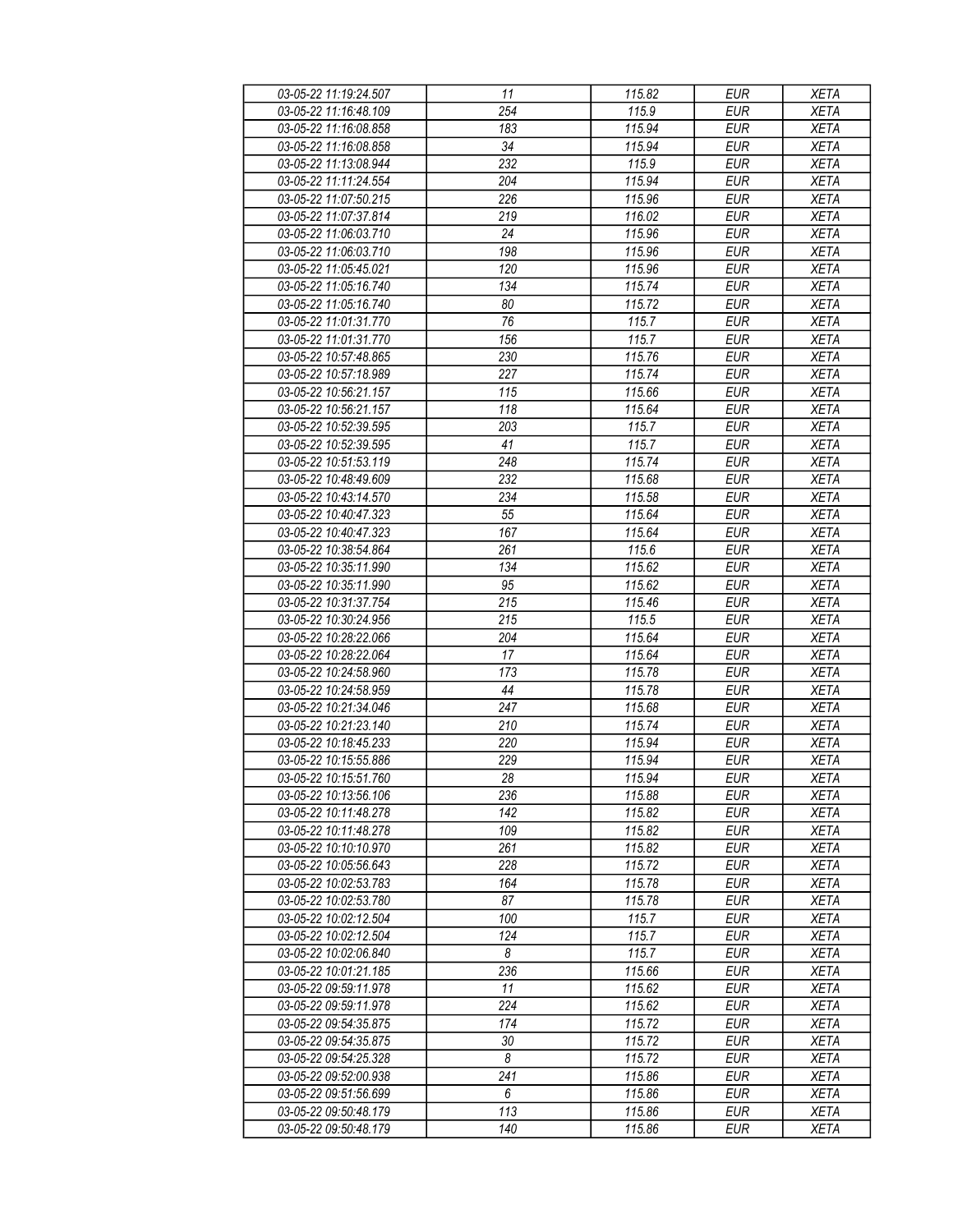| 03-05-22 09:50:48.177 | $\sqrt{5}$      | 115.84 | <b>EUR</b> | <b>XETA</b> |
|-----------------------|-----------------|--------|------------|-------------|
| 03-05-22 09:47:25.034 | 180             | 115.78 | <b>EUR</b> | <b>XETA</b> |
| 03-05-22 09:47:25.033 | 57              | 115.78 | <b>EUR</b> | <b>XETA</b> |
| 03-05-22 09:44:39.689 | 210             | 115.8  | <b>EUR</b> | <b>XETA</b> |
| 03-05-22 09:43:06.168 | 20              | 115.86 | <b>EUR</b> | <b>XETA</b> |
| 03-05-22 09:43:06.168 | 165             | 115.86 | <b>EUR</b> | <b>XETA</b> |
| 03-05-22 09:43:06.168 |                 |        | <b>EUR</b> |             |
|                       | 46              | 115.86 |            | <b>XETA</b> |
| 03-05-22 09:42:13.094 | 224             | 115.8  | <b>EUR</b> | <b>XETA</b> |
| 03-05-22 09:40:15.036 | 20              | 116.04 | <b>EUR</b> | <b>XETA</b> |
| 03-05-22 09:40:15.036 | 160             | 116.04 | <b>EUR</b> | <b>XETA</b> |
| 03-05-22 09:40:15.036 | 56              | 116.04 | <b>EUR</b> | <b>XETA</b> |
| 03-05-22 09:36:31.060 | 229             | 116.18 | <b>EUR</b> | <b>XETA</b> |
| 03-05-22 09:33:31.570 | 213             | 116.3  | <b>EUR</b> | <b>XETA</b> |
| 03-05-22 09:33:03.486 | 229             | 116.3  | <b>EUR</b> | <b>XETA</b> |
| 03-05-22 09:30:30.467 | 224             | 116.38 | <b>EUR</b> | <b>XETA</b> |
| 03-05-22 09:26:29.227 | 165             | 116.58 | <b>EUR</b> | <b>XETA</b> |
| 03-05-22 09:26:29.227 | 54              | 116.58 | <b>EUR</b> | <b>XETA</b> |
| 03-05-22 09:26:29.227 | $\overline{34}$ | 116.58 | <b>EUR</b> | <b>XETA</b> |
| 03-05-22 09:24:10.244 | 227             | 116.62 | <b>EUR</b> | <b>XETA</b> |
| 03-05-22 09:24:10.251 | 57              | 116.62 | <b>EUR</b> | <b>XETA</b> |
| 03-05-22 09:24:10.244 | 170             | 116.62 | <b>EUR</b> | <b>XETA</b> |
| 03-05-22 09:19:28.334 | 261             | 116.44 | <b>EUR</b> | <b>XETA</b> |
|                       | 224             |        |            | <b>XETA</b> |
| 03-05-22 09:17:36.074 |                 | 116.44 | <b>EUR</b> |             |
| 03-05-22 09:15:08.202 | 238             | 116.44 | <b>EUR</b> | <b>XETA</b> |
| 03-05-22 09:13:47.664 | 258             | 116.44 | <b>EUR</b> | <b>XETA</b> |
| 03-05-22 09:13:17.177 | 231             | 116.56 | <b>EUR</b> | <b>XETA</b> |
| 03-05-22 09:10:31.449 | 241             | 116.36 | <b>EUR</b> | <b>XETA</b> |
| 03-05-22 09:07:37.097 | 160             | 116.22 | <b>EUR</b> | <b>XETA</b> |
| 03-05-22 09:07:37.097 | 72              | 116.22 | <b>EUR</b> | <b>XETA</b> |
| 03-05-22 09:07:17.378 | 178             | 116.24 | <b>EUR</b> | <b>XETA</b> |
| 03-05-22 09:07:17.378 | 17              | 116.24 | <b>EUR</b> | <b>XETA</b> |
| 03-05-22 09:07:17.378 | 64              | 116.24 | <b>EUR</b> | <b>XETA</b> |
| 03-05-22 09:03:26.399 | 182             | 116.02 | <b>EUR</b> | <b>XETA</b> |
| 03-05-22 09:03:26.399 | 54              | 116.02 | <b>EUR</b> | <b>XETA</b> |
| 03-05-22 09:01:20.494 | 150             | 115.82 | <b>EUR</b> | <b>XETA</b> |
| 03-05-22 09:01:20.494 | 60              | 115.82 | <b>EUR</b> | <b>XETA</b> |
| 03-05-22 08:58:43.433 | 261             | 115.8  | <b>EUR</b> | <b>XETA</b> |
| 03-05-22 08:58:17.173 | 75              | 115.84 | <b>EUR</b> | <b>XETA</b> |
| 03-05-22 08:58:17.173 | 147             | 115.84 | <b>EUR</b> | <b>XETA</b> |
| 03-05-22 08:55:40.934 | 224             | 116.08 | <b>EUR</b> | <b>XETA</b> |
| 03-05-22 08:52:16.356 | 238             | 115.78 | EUR        | XETA        |
| 03-05-22 08:52:16.356 | 229             | 115.78 | <b>EUR</b> |             |
|                       |                 |        |            | <b>XETA</b> |
| 03-05-22 08:49:04.505 | 185             | 115.74 | <b>EUR</b> | <b>XETA</b> |
| 03-05-22 08:49:04.505 | 57              | 115.74 | <b>EUR</b> | <b>XETA</b> |
| 03-05-22 08:48:16.762 | 87              | 115.68 | <b>EUR</b> | <b>XETA</b> |
| 03-05-22 08:46:25.414 | 233             | 115.76 | <b>EUR</b> | <b>XETA</b> |
| 03-05-22 08:44:21.378 | 232             | 116.14 | <b>EUR</b> | <b>XETA</b> |
| 03-05-22 08:41:52.418 | 225             | 116.2  | <b>EUR</b> | <b>XETA</b> |
| 03-05-22 08:40:51.417 | 234             | 115.96 | <b>EUR</b> | <b>XETA</b> |
| 03-05-22 08:39:16.687 | 235             | 116.02 | EUR        | <b>XETA</b> |
| 03-05-22 08:37:24.476 | 12              | 116.08 | <b>EUR</b> | <b>XETA</b> |
| 03-05-22 08:37:24.476 | 222             | 116.08 | <b>EUR</b> | <b>XETA</b> |
| 03-05-22 08:35:10.537 | 227             | 116.08 | <b>EUR</b> | <b>XETA</b> |
| 03-05-22 08:34:13.935 | 235             | 116.04 | <b>EUR</b> | <b>XETA</b> |
| 03-05-22 08:31:22.734 | 49              | 116.12 | <b>EUR</b> | <b>XETA</b> |
| 03-05-22 08:31:22.734 | 187             | 116.12 | <b>EUR</b> | <b>XETA</b> |
| 03-05-22 08:28:01.200 | 180             | 115.98 | <b>EUR</b> | <b>XETA</b> |
| 03-05-22 08:28:01.200 | 54              | 115.98 | EUR        | XETA        |
| 03-05-22 08:28:01.200 | 246             | 115.98 | EUR        | <b>XETA</b> |
|                       |                 |        |            |             |
| 03-05-22 08:24:35.958 | 247             | 116.1  | EUR        | <b>XETA</b> |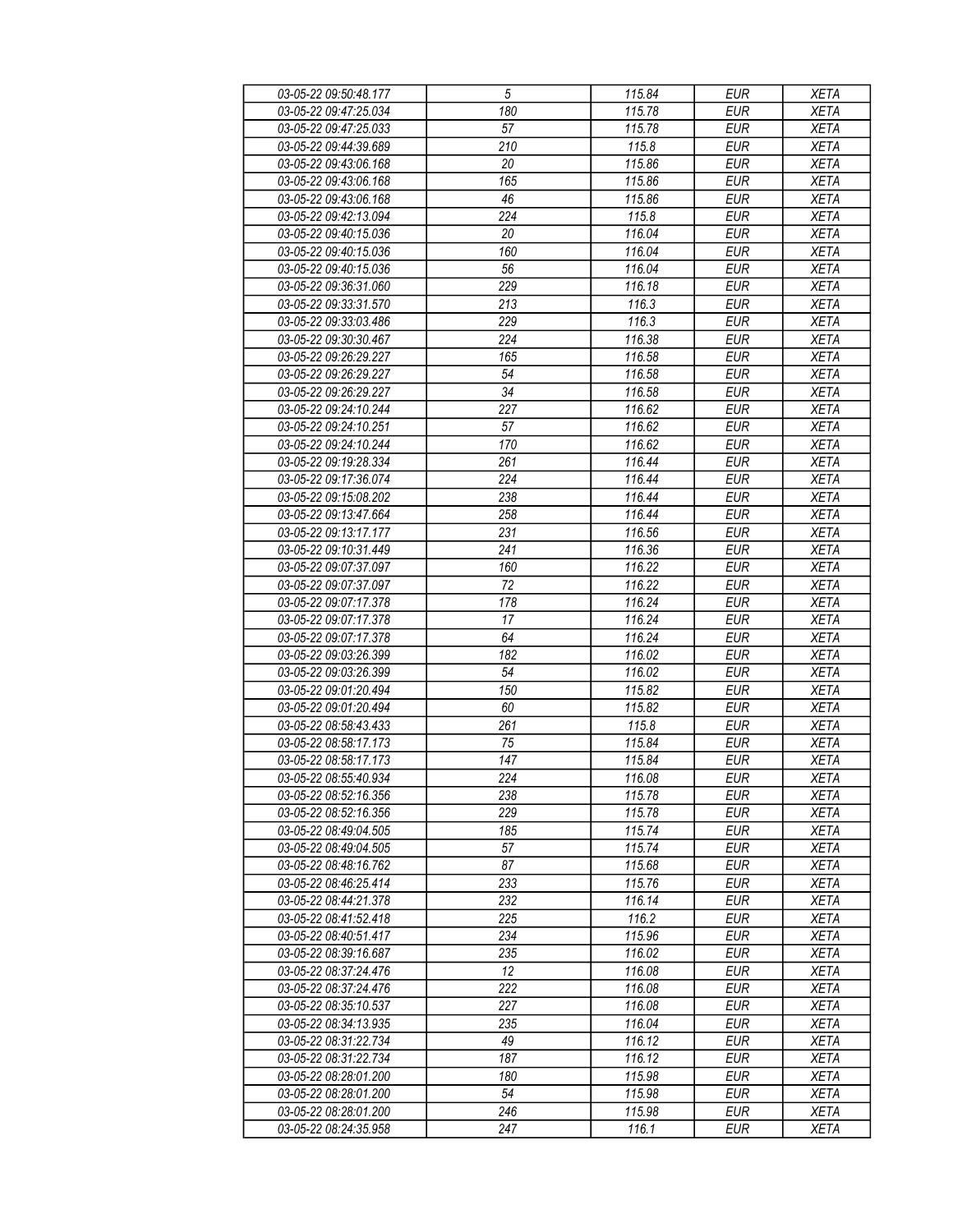| 03-05-22 08:22:30.261 | 214 | 116.12 | <b>EUR</b> | <b>XETA</b> |
|-----------------------|-----|--------|------------|-------------|
| 03-05-22 08:22:30.249 | 210 | 116.12 | <b>EUR</b> | <b>XETA</b> |
| 03-05-22 08:20:14.985 | 255 | 115.98 | <b>EUR</b> | <b>XETA</b> |
| 03-05-22 08:18:56.835 | 162 | 116    | <b>EUR</b> | <b>XETA</b> |
| 03-05-22 08:18:56.835 | 99  | 116    | <b>EUR</b> | <b>XETA</b> |
| 03-05-22 08:17:16.359 | 254 | 115.84 | <b>EUR</b> | <b>XETA</b> |
| 03-05-22 08:15:14.874 | 95  | 116.08 | <b>EUR</b> | <b>XETA</b> |
| 03-05-22 08:15:14.865 | 75  | 116.08 | <b>EUR</b> | <b>XETA</b> |
| 03-05-22 08:15:14.865 | 59  | 116.08 | <b>EUR</b> | <b>XETA</b> |
| 03-05-22 08:14:04.039 | 241 | 116.08 | <b>EUR</b> | <b>XETA</b> |
| 03-05-22 08:11:52.876 | 239 | 115.68 | EUR        | <b>XETA</b> |
| 03-05-22 08:11:26.867 | 128 | 115.78 | <b>EUR</b> | XETA        |
| 03-05-22 08:11:24.061 | 106 | 115.78 | <b>EUR</b> | <b>XETA</b> |
| 03-05-22 08:10:28.960 | 242 | 115.94 | <b>EUR</b> | XETA        |
| 03-05-22 08:10:17.082 | 239 | 115.94 | <b>EUR</b> | <b>XETA</b> |
| 03-05-22 08:08:43.020 | 3   | 115.54 | <b>EUR</b> | XETA        |
| 03-05-22 08:08:43.020 | 218 | 115.54 | <b>EUR</b> | <b>XETA</b> |
| 03-05-22 08:08:33.589 | 216 | 115.58 | EUR        | <b>XETA</b> |
| 03-05-22 08:06:21.171 | 16  | 114.9  | <b>EUR</b> | <b>XETA</b> |
| 03-05-22 08:06:21.171 | 241 | 114.9  | <b>EUR</b> | <b>XETA</b> |
| 03-05-22 08:04:51.698 | 15  | 114.76 | <b>EUR</b> | <b>XETA</b> |
| 03-05-22 08:04:51.698 | 200 | 114.76 | <b>EUR</b> | <b>XETA</b> |
| 03-05-22 08:03:02.048 | 257 | 114.72 | <b>EUR</b> | <b>XETA</b> |
| 03-05-22 08:01:59.472 | 114 | 114.88 | <b>EUR</b> | <b>XETA</b> |
| 03-05-22 08:01:54.282 | 96  | 114.88 | <b>EUR</b> | <b>XETA</b> |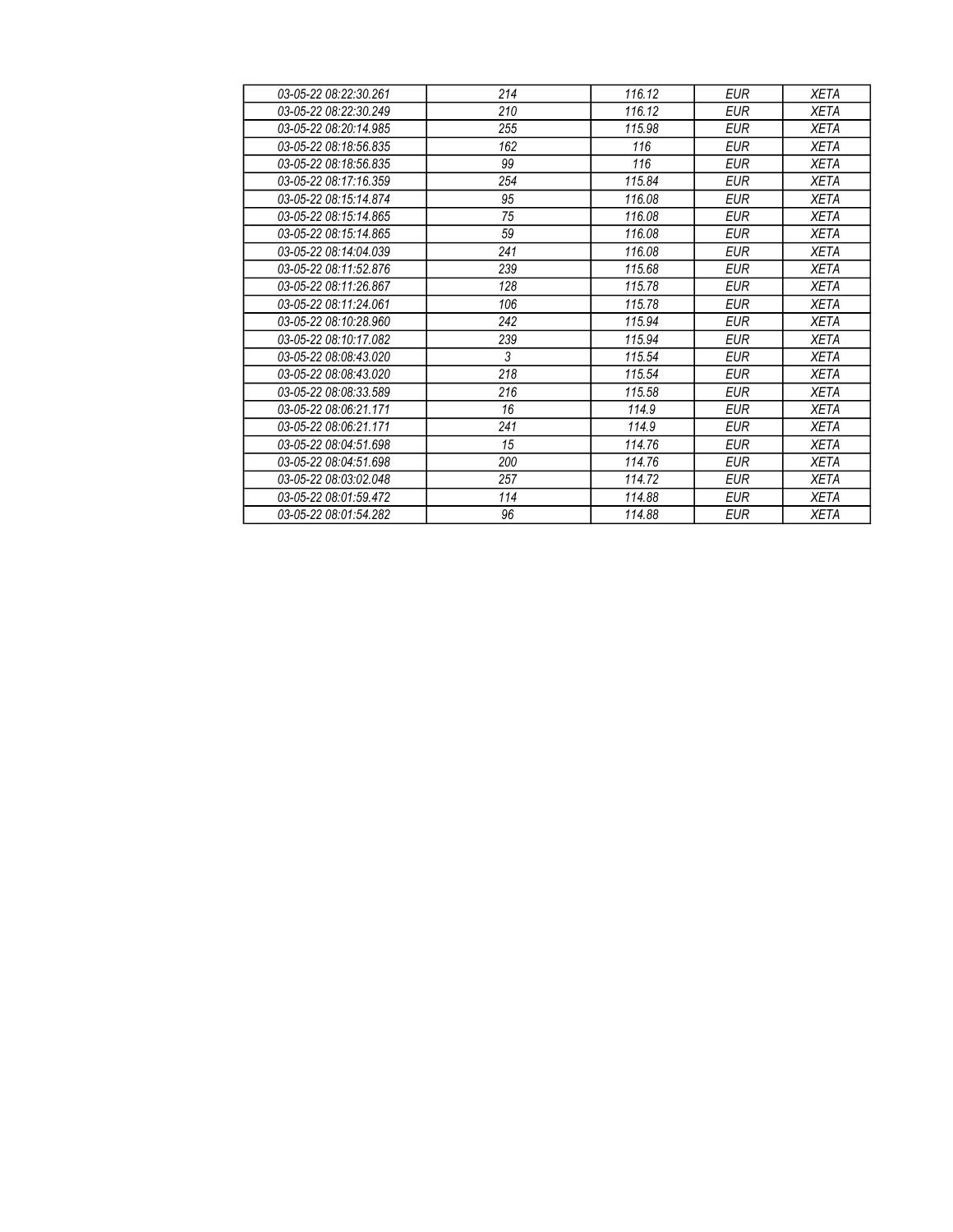## Each order relating to the buy-back programme above according to Art. 5 sec. 3 MAR in conjunction with Art. 25 sec. 1 and 2 MiFiR

In red colour are the fields according to Table 2 of the Annex of Del. Regulation (EU) 2017/580; alternatively you may report the

| Date and Time according to field 9 | <b>Segment MIC code</b><br>according to field 16 | <b>Transaction price</b><br>according to field 28 | <b>Price currency according</b><br>to field 29 | <b>Buy-sell indicator</b><br>according to field 32 |
|------------------------------------|--------------------------------------------------|---------------------------------------------------|------------------------------------------------|----------------------------------------------------|
| 03-05-22 16:29:26.467              | <b>XETA</b>                                      | 114.2                                             | <b>EUR</b>                                     | <b>BUY</b>                                         |
| 03-05-22 16:29:20.695              | <b>XETA</b>                                      | 114.16                                            | <b>EUR</b>                                     | <b>BUY</b>                                         |
| 03-05-22 16:28:31.436              | <b>XETA</b>                                      | 114.08                                            | <b>EUR</b>                                     | <b>BUY</b>                                         |
| 03-05-22 16:27:53.775              | <b>XETA</b>                                      | 114.16                                            | <b>EUR</b>                                     | <b>BUY</b>                                         |
| 03-05-22 16:27:33.926              | <b>XETA</b>                                      | 114.18                                            | <b>EUR</b>                                     | <b>BUY</b>                                         |
| 03-05-22 16:27:31.047              | <b>XETA</b>                                      | 114.18                                            | <b>EUR</b>                                     | <b>BUY</b>                                         |
| 03-05-22 16:27:01.235              | <b>XETA</b>                                      | 114.2                                             | <b>EUR</b>                                     | <b>BUY</b>                                         |
| 03-05-22 16:27:01.232              | <b>XETA</b>                                      | 114.2                                             | <b>EUR</b>                                     | <b>BUY</b>                                         |
| 03-05-22 16:26:26.401              | <b>XETA</b>                                      | 114.2                                             | <b>EUR</b>                                     | <b>BUY</b>                                         |
| 03-05-22 16:25:35.979              | <b>XETA</b>                                      | 114.16                                            | <b>EUR</b>                                     | <b>BUY</b>                                         |
| 03-05-22 16:24:49.291              | <b>XETA</b>                                      | 114.18                                            | <b>EUR</b>                                     | <b>BUY</b>                                         |
| 03-05-22 16:24:18.214              | <b>XETA</b>                                      | 114.16                                            | <b>EUR</b>                                     | <b>BUY</b>                                         |
| 03-05-22 16:22:36.020              | <b>XETA</b>                                      | 114.12                                            | <b>EUR</b>                                     | <b>BUY</b>                                         |
| 03-05-22 16:22:27.591              | <b>XETA</b>                                      | 114.14                                            | <b>EUR</b>                                     | <b>BUY</b>                                         |
| 03-05-22 16:21:01.457              | <b>XETA</b>                                      | 114.2                                             | <b>EUR</b>                                     | <b>BUY</b>                                         |
| 03-05-22 16:19:07.060              | <b>XETA</b>                                      | 114.1                                             | <b>EUR</b>                                     | <b>BUY</b>                                         |
| 03-05-22 16:17:08.206              | <b>XETA</b>                                      | 114.04                                            | <b>EUR</b>                                     | <b>BUY</b>                                         |
| 03-05-22 16:15:51.889              | <b>XETA</b>                                      | 114.1                                             | <b>EUR</b>                                     | <b>BUY</b>                                         |
| 03-05-22 16:14:55.380              | <b>XETA</b>                                      | 114.16                                            | <b>EUR</b>                                     | <b>BUY</b>                                         |
| 03-05-22 16:12:33.700              | <b>XETA</b>                                      | 114.18                                            | <b>EUR</b>                                     | <b>BUY</b>                                         |
| 03-05-22 16:10:02.935              | <b>XETA</b>                                      | 114.26                                            | <b>EUR</b>                                     | <b>BUY</b>                                         |
| 03-05-22 16:08:37.080              | <b>XETA</b>                                      | 114.24                                            | <b>EUR</b>                                     | <b>BUY</b>                                         |
| 03-05-22 16:08:26.038              | <b>XETA</b>                                      | 114.26                                            | <b>EUR</b>                                     | <b>BUY</b>                                         |
| 03-05-22 16:07:37.639              | <b>XETA</b>                                      | 114.2                                             | <b>EUR</b>                                     | <b>BUY</b>                                         |
| 03-05-22 16:07:37.627              | <b>XETA</b>                                      | 114.2                                             | <b>EUR</b>                                     | <b>BUY</b>                                         |
| 03-05-22 16:05:11.089              | <b>XETA</b>                                      | 114.12                                            | <b>EUR</b>                                     | <b>BUY</b>                                         |
| 03-05-22 16:03:28.851              | <b>XETA</b>                                      | 114.06                                            | <b>EUR</b>                                     | <b>BUY</b>                                         |
| 03-05-22 16:03:26.987              | <b>XETA</b>                                      | 114.06                                            | <b>EUR</b>                                     | <b>BUY</b>                                         |
| 03-05-22 16:03:02.867              | <b>XETA</b>                                      | 114                                               | <b>EUR</b>                                     | <b>BUY</b>                                         |
| 03-05-22 16:02:31.037              | <b>XETA</b>                                      | 114.04                                            | <b>EUR</b>                                     | <b>BUY</b>                                         |
| 03-05-22 16:01:06.088              | <b>XETA</b>                                      | 113.92                                            | <b>EUR</b>                                     | <b>BUY</b>                                         |
| 03-05-22 15:59:18.507              | <b>XETA</b>                                      | 113.9                                             | <b>EUR</b>                                     | <b>BUY</b>                                         |
| 03-05-22 15:59:10.218              | <b>XETA</b>                                      | 113.9                                             | <b>EUR</b>                                     | <b>BUY</b>                                         |
| 03-05-22 15:57:37.599              | <b>XETA</b>                                      | 113.9                                             | <b>EUR</b>                                     | <b>BUY</b>                                         |
| 03-05-22 15:57:27.214              | <b>XETA</b>                                      | 113.92                                            | <b>EUR</b>                                     | <b>BUY</b>                                         |
| 03-05-22 15:55:30.033              | <b>XETA</b>                                      | 113.74                                            | <b>EUR</b>                                     | <b>BUY</b>                                         |
| 03-05-22 15:53:21.685              | <b>XETA</b>                                      | 113.66                                            | <b>EUR</b>                                     | <b>BUY</b>                                         |
| 03-05-22 15:53:19.125              | <b>XETA</b>                                      | 113.66                                            | <b>EUR</b>                                     | <b>BUY</b>                                         |
| 03-05-22 15:51:17.719              | <b>XETA</b>                                      | 113.64                                            | <b>EUR</b>                                     | <b>BUY</b>                                         |
| 03-05-22 15:51:17.718              | <b>XETA</b>                                      | 113.64                                            | <b>EUR</b>                                     | <b>BUY</b>                                         |
| 03-05-22 15:49:02.238              | <b>XETA</b>                                      | 113.74                                            | <b>EUR</b>                                     | <b>BUY</b>                                         |
| 03-05-22 15:49:02.238              | <b>XETA</b>                                      | 113.74                                            | <b>EUR</b>                                     | <b>BUY</b>                                         |
| 03-05-22 15:49:02.238              | <b>XETA</b>                                      | 113.74                                            | <b>EUR</b>                                     | <b>BUY</b>                                         |
| 03-05-22 15:49:02.238              | <b>XETA</b>                                      | 113.74                                            | <b>EUR</b>                                     | <b>BUY</b>                                         |
| 03-05-22 15:45:13.138              | <b>XETA</b>                                      | 113.98                                            | <b>EUR</b>                                     | <b>BUY</b>                                         |
| 03-05-22 15:43:06.762              | <b>XETA</b>                                      | 114.04                                            | <b>EUR</b>                                     | <b>BUY</b>                                         |
| 03-05-22 15:42:13.594              | <b>XETA</b>                                      | 113.92                                            | <b>EUR</b>                                     | <b>BUY</b>                                         |
| 03-05-22 15:40:38.356              | <b>XETA</b>                                      | 113.88                                            | <b>EUR</b>                                     | <b>BUY</b>                                         |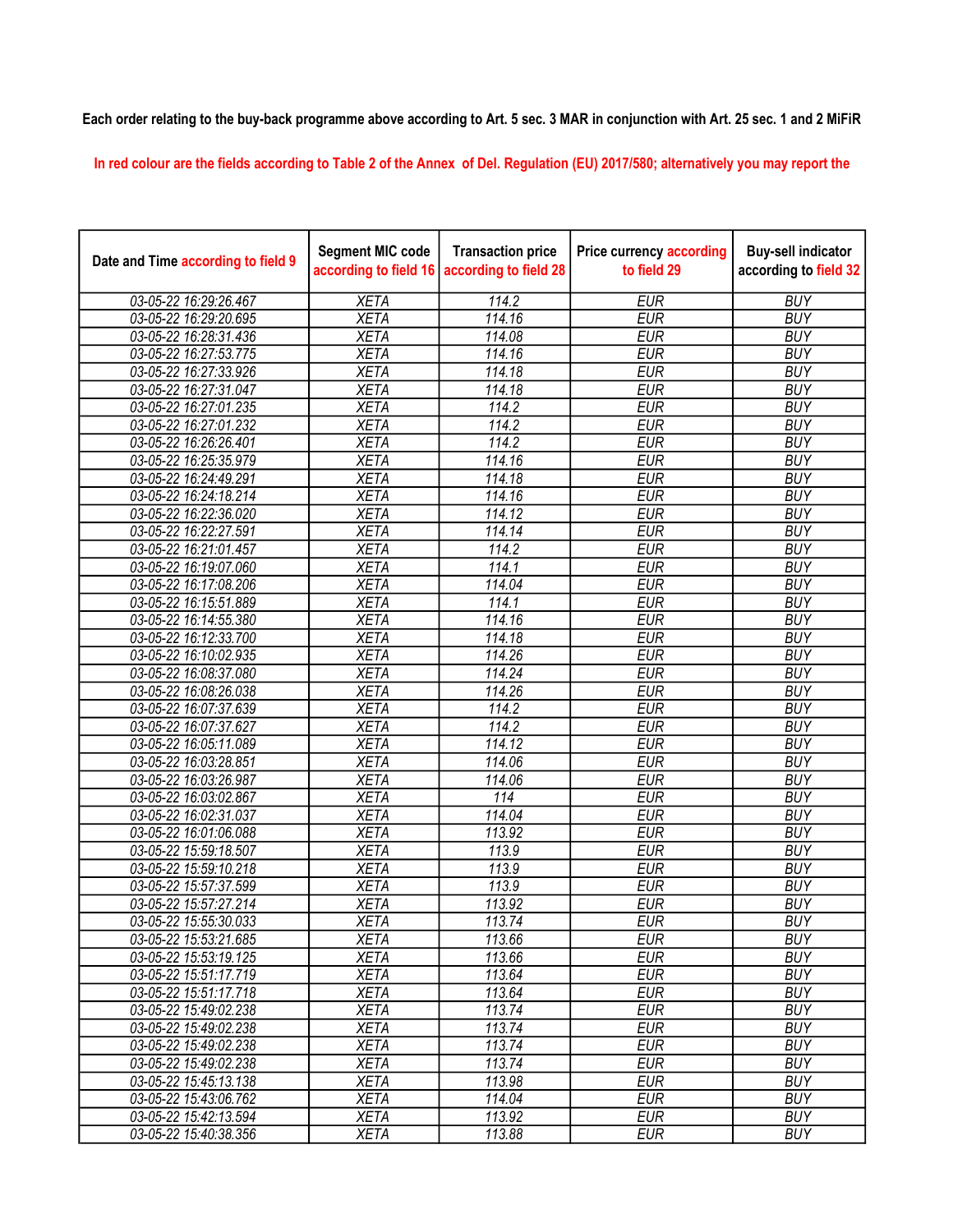| 03-05-22 15:38:38.927 | <b>XETA</b> | 113.96 | <b>EUR</b> | <b>BUY</b> |
|-----------------------|-------------|--------|------------|------------|
| 03-05-22 15:37:59.128 | <b>XETA</b> | 113.92 | <b>EUR</b> | <b>BUY</b> |
| 03-05-22 15:35:13.404 | <b>XETA</b> | 114.14 | <b>EUR</b> | <b>BUY</b> |
| 03-05-22 15:33:53.840 | <b>XETA</b> | 114.08 | <b>EUR</b> | <b>BUY</b> |
| 03-05-22 15:33:11.428 | <b>XETA</b> | 114.08 | <b>EUR</b> | <b>BUY</b> |
| 03-05-22 15:32:11.048 | <b>XETA</b> | 114.06 | <b>EUR</b> | <b>BUY</b> |
| 03-05-22 15:28:58.337 | <b>XETA</b> | 113.84 | <b>EUR</b> | <b>BUY</b> |
| 03-05-22 15:28:58.337 | <b>XETA</b> | 113.84 | <b>EUR</b> | <b>BUY</b> |
| 03-05-22 15:28:58.095 | <b>XETA</b> | 113.84 | <b>EUR</b> | <b>BUY</b> |
| 03-05-22 15:28:53.969 | <b>XETA</b> | 113.86 | <b>EUR</b> | <b>BUY</b> |
| 03-05-22 15:27:13.232 | <b>XETA</b> | 113.9  | <b>EUR</b> | <b>BUY</b> |
| 03-05-22 15:27:13.232 | <b>XETA</b> | 113.9  | <b>EUR</b> | <b>BUY</b> |
| 03-05-22 15:27:04.246 | <b>XETA</b> | 113.96 | <b>EUR</b> | <b>BUY</b> |
| 03-05-22 15:24:18.665 | <b>XETA</b> | 113.68 | <b>EUR</b> | <b>BUY</b> |
| 03-05-22 15:22:05.082 | <b>XETA</b> | 113.5  | <b>EUR</b> | <b>BUY</b> |
| 03-05-22 15:21:11.028 | <b>XETA</b> | 113.56 | <b>EUR</b> | <b>BUY</b> |
| 03-05-22 15:19:45.853 | <b>XETA</b> | 113.5  | <b>EUR</b> | <b>BUY</b> |
| 03-05-22 15:19:16.871 | <b>XETA</b> | 113.5  | <b>EUR</b> | <b>BUY</b> |
| 03-05-22 15:19:16.871 | <b>XETA</b> | 113.5  | <b>EUR</b> | <b>BUY</b> |
| 03-05-22 15:19:14.617 | <b>XETA</b> | 113.5  | <b>EUR</b> | <b>BUY</b> |
| 03-05-22 15:17:27.277 | <b>XETA</b> | 113.54 | <b>EUR</b> | <b>BUY</b> |
| 03-05-22 15:15:04.265 | <b>XETA</b> | 113.66 | <b>EUR</b> | <b>BUY</b> |
| 03-05-22 15:15:04.265 | <b>XETA</b> | 113.66 | <b>EUR</b> | <b>BUY</b> |
| 03-05-22 15:15:04.265 | <b>XETA</b> | 113.66 | <b>EUR</b> | <b>BUY</b> |
| 03-05-22 15:13:14.754 | <b>XETA</b> | 113.58 | <b>EUR</b> | <b>BUY</b> |
|                       |             |        |            |            |
| 03-05-22 15:12:07.556 | <b>XETA</b> | 113.46 | <b>EUR</b> | <b>BUY</b> |
| 03-05-22 15:10:05.100 | <b>XETA</b> | 113.36 | <b>EUR</b> | <b>BUY</b> |
| 03-05-22 15:08:03.669 | <b>XETA</b> | 113.64 | <b>EUR</b> | <b>BUY</b> |
| 03-05-22 15:08:03.669 | <b>XETA</b> | 113.64 | <b>EUR</b> | <b>BUY</b> |
| 03-05-22 15:05:16.073 | <b>XETA</b> | 113.88 | <b>EUR</b> | <b>BUY</b> |
| 03-05-22 15:04:57.198 | <b>XETA</b> | 113.9  | <b>EUR</b> | <b>BUY</b> |
| 03-05-22 15:04:57.198 | <b>XETA</b> | 113.9  | <b>EUR</b> | <b>BUY</b> |
| 03-05-22 15:03:12.717 | <b>XETA</b> | 113.78 | <b>EUR</b> | <b>BUY</b> |
| 03-05-22 15:00:43.501 | <b>XETA</b> | 113.52 | <b>EUR</b> | <b>BUY</b> |
| 03-05-22 15:00:43.501 | <b>XETA</b> | 113.52 | <b>EUR</b> | <b>BUY</b> |
| 03-05-22 15:00:42.241 | <b>XETA</b> | 113.52 | <b>EUR</b> | <b>BUY</b> |
| 03-05-22 14:58:24.174 | <b>XETA</b> | 113.42 | <b>EUR</b> | <b>BUY</b> |
| 03-05-22 14:58:19.059 | <b>XETA</b> | 113.46 | <b>EUR</b> | <b>BUY</b> |
| 03-05-22 14:58:19.059 | <b>XETA</b> | 113.46 | <b>EUR</b> | <b>BUY</b> |
| 03-05-22 14:55:35.570 | <b>XETA</b> | 113.36 | <b>EUR</b> | <b>BUY</b> |
| 03-05-22 14:53:01.276 | <b>XETA</b> | 113.26 | <b>EUR</b> | <b>BUY</b> |
| 03-05-22 14:53:01.276 | <b>XETA</b> | 113.26 | <b>EUR</b> | <b>BUY</b> |
| 03-05-22 14:53:00.647 | <b>XETA</b> | 113.26 | <b>EUR</b> | <b>BUY</b> |
|                       | <b>XETA</b> | 113.28 | <b>EUR</b> | <b>BUY</b> |
| 03-05-22 14:52:11.278 |             |        |            |            |
| 03-05-22 14:50:48.212 | <b>XETA</b> | 113.12 | <b>EUR</b> | <b>BUY</b> |
| 03-05-22 14:48:31.408 | <b>XETA</b> | 113.26 | <b>EUR</b> | <b>BUY</b> |
| 03-05-22 14:48:31.408 | <b>XETA</b> | 113.26 | EUR        | <b>BUY</b> |
| 03-05-22 14:48:30.227 | <b>XETA</b> | 113.26 | <b>EUR</b> | <b>BUY</b> |
| 03-05-22 14:46:11.489 | <b>XETA</b> | 113.16 | <b>EUR</b> | <b>BUY</b> |
| 03-05-22 14:46:11.489 | <b>XETA</b> | 113.16 | <b>EUR</b> | <b>BUY</b> |
| 03-05-22 14:45:42.630 | <b>XETA</b> | 113.26 | <b>EUR</b> | <b>BUY</b> |
| 03-05-22 14:43:48.669 | <b>XETA</b> | 113.32 | <b>EUR</b> | <b>BUY</b> |
| 03-05-22 14:41:55.670 | <b>XETA</b> | 113.32 | <b>EUR</b> | <b>BUY</b> |
| 03-05-22 14:41:55.669 | <b>XETA</b> | 113.32 | <b>EUR</b> | <b>BUY</b> |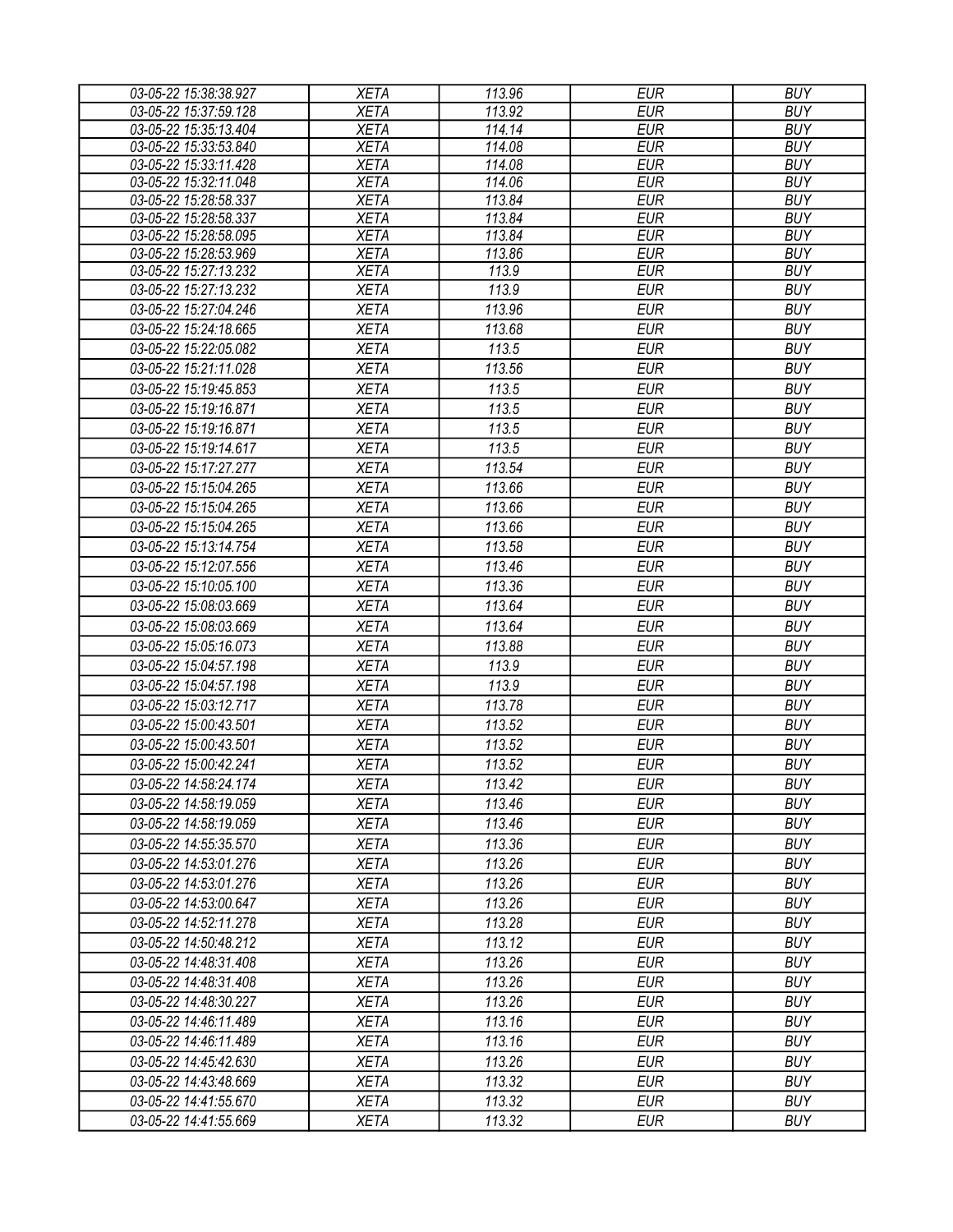| 03-05-22 14:41:51.662 | <b>XETA</b> | 113.32 | <b>EUR</b> | <b>BUY</b> |
|-----------------------|-------------|--------|------------|------------|
| 03-05-22 14:41:47.767 | <b>XETA</b> | 113.32 | <b>EUR</b> | <b>BUY</b> |
| 03-05-22 14:39:43.196 | <b>XETA</b> | 113.28 | <b>EUR</b> | <b>BUY</b> |
| 03-05-22 14:39:43.196 | <b>XETA</b> | 113.28 | <b>EUR</b> | <b>BUY</b> |
| 03-05-22 14:39:36.512 | <b>XETA</b> | 113.3  | <b>EUR</b> | <b>BUY</b> |
| 03-05-22 14:39:36.512 | <b>XETA</b> | 113.3  | <b>EUR</b> | <b>BUY</b> |
| 03-05-22 14:39:36.512 | <b>XETA</b> | 113.3  | <b>EUR</b> | <b>BUY</b> |
| 03-05-22 14:39:36.467 | <b>XETA</b> | 113.3  | <b>EUR</b> | <b>BUY</b> |
| 03-05-22 14:39:36.467 | <b>XETA</b> | 113.3  | <b>EUR</b> | <b>BUY</b> |
| 03-05-22 14:39:36.467 | <b>XETA</b> | 113.3  | <b>EUR</b> | <b>BUY</b> |
| 03-05-22 14:37:42.466 | <b>XETA</b> | 113.32 | <b>EUR</b> | <b>BUY</b> |
| 03-05-22 14:35:01.802 | <b>XETA</b> | 113.5  | <b>EUR</b> | <b>BUY</b> |
| 03-05-22 14:33:26.448 | <b>XETA</b> | 113.46 | <b>EUR</b> | <b>BUY</b> |
| 03-05-22 14:33:26.447 | <b>XETA</b> | 113.46 | <b>EUR</b> | <b>BUY</b> |
| 03-05-22 14:33:26.447 | <b>XETA</b> | 113.46 | <b>EUR</b> | <b>BUY</b> |
| 03-05-22 14:33:26.447 | <b>XETA</b> | 113.46 | <b>EUR</b> | <b>BUY</b> |
| 03-05-22 14:33:22.112 | <b>XETA</b> | 113.48 | <b>EUR</b> | <b>BUY</b> |
| 03-05-22 14:31:05.261 | <b>XETA</b> | 113.3  | <b>EUR</b> | <b>BUY</b> |
| 03-05-22 14:29:27.843 | <b>XETA</b> | 113.62 | <b>EUR</b> | <b>BUY</b> |
| 03-05-22 14:29:22.453 | <b>XETA</b> | 113.62 | <b>EUR</b> | <b>BUY</b> |
| 03-05-22 14:29:11.076 | <b>XETA</b> | 113.62 | <b>EUR</b> | <b>BUY</b> |
| 03-05-22 14:25:48.888 | <b>XETA</b> | 113.62 | <b>EUR</b> | <b>BUY</b> |
| 03-05-22 14:25:48.888 | <b>XETA</b> | 113.62 | <b>EUR</b> | <b>BUY</b> |
| 03-05-22 14:25:48.810 | <b>XETA</b> | 113.62 | <b>EUR</b> | <b>BUY</b> |
|                       |             |        |            |            |
| 03-05-22 14:25:46.142 | <b>XETA</b> | 113.62 | <b>EUR</b> | <b>BUY</b> |
| 03-05-22 14:25:46.142 | <b>XETA</b> | 113.62 | <b>EUR</b> | <b>BUY</b> |
| 03-05-22 14:25:46.142 | <b>XETA</b> | 113.62 | <b>EUR</b> | <b>BUY</b> |
| 03-05-22 14:21:36.976 | <b>XETA</b> | 113.68 | <b>EUR</b> | <b>BUY</b> |
| 03-05-22 14:21:36.976 | <b>XETA</b> | 113.68 | <b>EUR</b> | <b>BUY</b> |
| 03-05-22 14:17:03.785 | <b>XETA</b> | 113.7  | <b>EUR</b> | <b>BUY</b> |
| 03-05-22 14:14:43.094 | <b>XETA</b> | 113.7  | <b>EUR</b> | <b>BUY</b> |
| 03-05-22 14:14:37.684 | <b>XETA</b> | 113.7  | <b>EUR</b> | <b>BUY</b> |
| 03-05-22 14:13:50.840 | <b>XETA</b> | 113.74 | <b>EUR</b> | <b>BUY</b> |
| 03-05-22 14:10:21.015 | <b>XETA</b> | 113.88 | <b>EUR</b> | <b>BUY</b> |
| 03-05-22 14:07:27.562 | <b>XETA</b> | 114    | <b>EUR</b> | <b>BUY</b> |
| 03-05-22 14:04:09.818 | <b>XETA</b> | 113.92 | <b>EUR</b> | <b>BUY</b> |
| 03-05-22 14:03:08.289 | <b>XETA</b> | 114    | <b>EUR</b> | <b>BUY</b> |
| 03-05-22 14:03:08.289 | <b>XETA</b> | 114    | <b>EUR</b> | <b>BUY</b> |
| 03-05-22 14:00:17.907 | <b>XETA</b> | 114.06 | <b>EUR</b> | <b>BUY</b> |
| 03-05-22 14:00:17.907 | <b>XETA</b> | 114.06 | <b>EUR</b> | <b>BUY</b> |
| 03-05-22 13:56:21.861 | <b>XETA</b> | 114.28 | <b>EUR</b> | <b>BUY</b> |
| 03-05-22 13:56:09.968 | <b>XETA</b> | 114.3  | <b>EUR</b> | <b>BUY</b> |
| 03-05-22 13:52:40.670 | <b>XETA</b> | 114.22 | <b>EUR</b> | <b>BUY</b> |
| 03-05-22 13:48:56.276 | <b>XETA</b> | 114.4  | <b>EUR</b> | <b>BUY</b> |
| 03-05-22 13:48:56.273 | <b>XETA</b> | 114.4  | <b>EUR</b> | <b>BUY</b> |
| 03-05-22 13:44:46.749 | <b>XETA</b> | 114.4  | <b>EUR</b> | <b>BUY</b> |
| 03-05-22 13:44:46.738 | <b>XETA</b> | 114.4  | <b>EUR</b> | <b>BUY</b> |
| 03-05-22 13:41:31.996 | <b>XETA</b> | 114.26 | <b>EUR</b> | <b>BUY</b> |
| 03-05-22 13:39:23.538 | <b>XETA</b> | 114.04 | <b>EUR</b> | <b>BUY</b> |
| 03-05-22 13:39:23.538 | <b>XETA</b> | 114.04 | <b>EUR</b> | <b>BUY</b> |
| 03-05-22 13:39:23.539 | <b>XETA</b> | 114.04 | <b>EUR</b> | <b>BUY</b> |
| 03-05-22 13:35:21.618 | <b>XETA</b> | 113.78 | <b>EUR</b> | <b>BUY</b> |
| 03-05-22 13:35:21.618 | XETA        | 113.78 | <b>EUR</b> | <b>BUY</b> |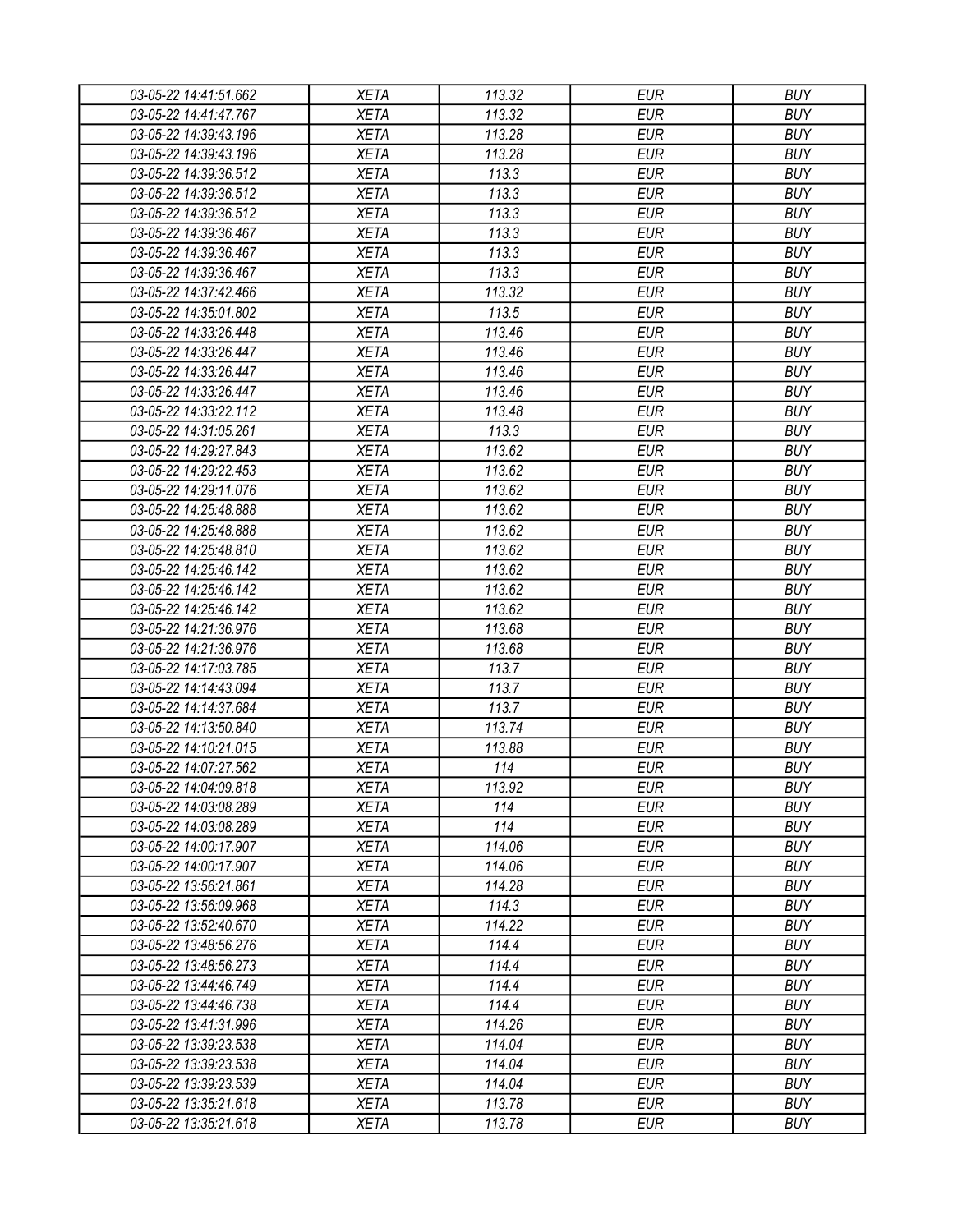| 03-05-22 13:34:29.834 | <b>XETA</b>                | 113.78 | EUR        | <b>BUY</b> |
|-----------------------|----------------------------|--------|------------|------------|
| 03-05-22 13:32:31.927 | <b>XETA</b>                | 113.64 | <b>EUR</b> | <b>BUY</b> |
| 03-05-22 13:31:15.643 | <b>XETA</b>                | 113.82 | <b>EUR</b> | <b>BUY</b> |
| 03-05-22 13:27:19.038 | <b>XETA</b>                | 113.98 | <b>EUR</b> | <b>BUY</b> |
| 03-05-22 13:23:52.967 | <b>XETA</b>                | 114.02 | <b>EUR</b> | <b>BUY</b> |
| 03-05-22 13:23:52.967 | <b>XETA</b>                | 114.02 | <b>EUR</b> | <b>BUY</b> |
| 03-05-22 13:22:24.386 | <b>XETA</b>                | 114.16 | <b>EUR</b> | <b>BUY</b> |
| 03-05-22 13:18:07.277 | <b>XETA</b>                | 114.18 | <b>EUR</b> | <b>BUY</b> |
| 03-05-22 13:18:07.277 | <b>XETA</b>                | 114.18 | <b>EUR</b> | <b>BUY</b> |
| 03-05-22 13:13:10.961 | <b>XETA</b>                | 114.18 | <b>EUR</b> | <b>BUY</b> |
| 03-05-22 13:13:02.877 | <b>XETA</b>                | 114.2  | <b>EUR</b> | <b>BUY</b> |
| 03-05-22 13:13:02.877 | <b>XETA</b>                | 114.2  | <b>EUR</b> | <b>BUY</b> |
| 03-05-22 13:13:02.876 | <b>XETA</b>                | 114.2  | <b>EUR</b> | <b>BUY</b> |
| 03-05-22 13:09:17.607 | <b>XETA</b>                | 114.26 | <b>EUR</b> | <b>BUY</b> |
| 03-05-22 13:09:17.607 | <b>XETA</b>                | 114.26 | <b>EUR</b> | <b>BUY</b> |
| 03-05-22 13:09:17.607 | <b>XETA</b>                | 114.26 | <b>EUR</b> | <b>BUY</b> |
| 03-05-22 13:04:56.199 | <b>XETA</b>                | 114.36 | <b>EUR</b> | <b>BUY</b> |
| 03-05-22 13:02:38.393 | <b>XETA</b>                | 114.4  | <b>EUR</b> | <b>BUY</b> |
| 03-05-22 13:00:43.186 | <b>XETA</b>                | 114.28 | <b>EUR</b> | <b>BUY</b> |
| 03-05-22 12:55:15.317 | <b>XETA</b>                | 114.34 | <b>EUR</b> | <b>BUY</b> |
| 03-05-22 12:55:15.317 | <b>XETA</b>                | 114.34 | <b>EUR</b> | <b>BUY</b> |
| 03-05-22 12:50:34.524 | <b>XETA</b>                | 114.4  | <b>EUR</b> | <b>BUY</b> |
| 03-05-22 12:50:34.524 | <b>XETA</b>                | 114.4  | <b>EUR</b> | <b>BUY</b> |
| 03-05-22 12:47:35.903 | <b>XETA</b>                | 114.5  | <b>EUR</b> | <b>BUY</b> |
| 03-05-22 12:47:34.137 | <b>XETA</b>                | 114.52 | <b>EUR</b> | <b>BUY</b> |
| 03-05-22 12:47:34.137 | <b>XETA</b>                | 114.52 | <b>EUR</b> | <b>BUY</b> |
| 03-05-22 12:43:23.734 | <b>XETA</b>                | 114.62 | <b>EUR</b> | <b>BUY</b> |
| 03-05-22 12:37:00.225 | <b>XETA</b>                | 114.7  | <b>EUR</b> | <b>BUY</b> |
| 03-05-22 12:37:00.225 | <b>XETA</b>                | 114.7  | <b>EUR</b> | <b>BUY</b> |
| 03-05-22 12:33:55.563 | <b>XETA</b>                | 114.92 | <b>EUR</b> | <b>BUY</b> |
| 03-05-22 12:32:48.992 | <b>XETA</b>                | 115.16 | <b>EUR</b> | <b>BUY</b> |
| 03-05-22 12:28:06.882 | <b>XETA</b>                | 115.08 | <b>EUR</b> | <b>BUY</b> |
| 03-05-22 12:25:03.939 | <b>XETA</b>                | 115.06 | <b>EUR</b> | <b>BUY</b> |
| 03-05-22 12:22:29.517 | <b>XETA</b>                | 115.02 | <b>EUR</b> | <b>BUY</b> |
| 03-05-22 12:22:29.517 | <b>XETA</b>                | 115.02 | <b>EUR</b> | <b>BUY</b> |
| 03-05-22 12:22:29.517 | <b>XETA</b>                | 115.02 | <b>EUR</b> | <b>BUY</b> |
| 03-05-22 12:22:29.517 | <b>XETA</b>                | 115.02 | <b>EUR</b> | <b>BUY</b> |
|                       |                            | 115.08 | <b>EUR</b> | <b>BUY</b> |
| 03-05-22 12:21:53.974 | <b>XETA</b><br><b>XETA</b> | 115.08 | <b>EUR</b> | <b>BUY</b> |
| 03-05-22 12:21:53.973 |                            |        |            |            |
| 03-05-22 12:19:52.755 | <b>XETA</b>                | 115.14 | <b>EUR</b> | <b>BUY</b> |
| 03-05-22 12:16:16.189 | <b>XETA</b>                | 115.24 | <b>EUR</b> | <b>BUY</b> |
| 03-05-22 12:16:14.172 | <b>XETA</b>                | 115.24 | <b>EUR</b> | <b>BUY</b> |
| 03-05-22 12:16:13.155 | <b>XETA</b>                | 115.24 | <b>EUR</b> | <b>BUY</b> |
| 03-05-22 12:12:51.334 | <b>XETA</b>                | 115.08 | <b>EUR</b> | <b>BUY</b> |
| 03-05-22 12:12:51.334 | <b>XETA</b>                | 115.08 | <b>EUR</b> | <b>BUY</b> |
| 03-05-22 12:08:36.884 | <b>XETA</b>                | 115.18 | <b>EUR</b> | <b>BUY</b> |
| 03-05-22 12:08:36.884 | <b>XETA</b>                | 115.18 | <b>EUR</b> | <b>BUY</b> |
| 03-05-22 12:08:32.347 | <b>XETA</b>                | 115.18 | <b>EUR</b> | <b>BUY</b> |
| 03-05-22 12:08:03.440 | <b>XETA</b>                | 115.22 | <b>EUR</b> | <b>BUY</b> |
| 03-05-22 12:08:03.440 | <b>XETA</b>                | 115.22 | <b>EUR</b> | <b>BUY</b> |
| 03-05-22 12:04:15.387 | <b>XETA</b>                | 115.28 | EUR        | <b>BUY</b> |
| 03-05-22 12:04:15.387 | <b>XETA</b>                | 115.28 | <b>EUR</b> | <b>BUY</b> |
| 03-05-22 12:02:51.410 | XETA                       | 115.52 | <b>EUR</b> | <b>BUY</b> |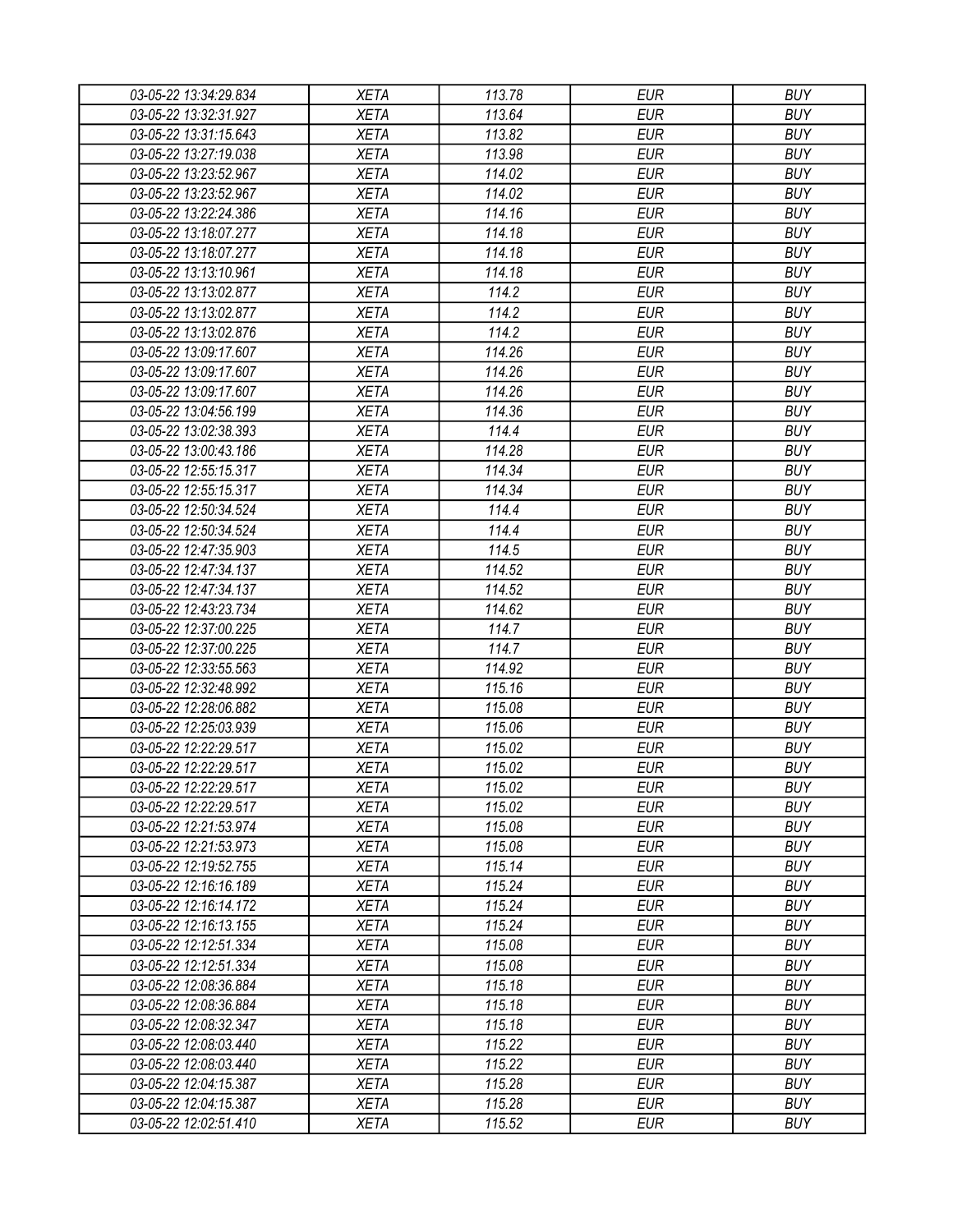| 03-05-22 12:02:51.410 | <b>XETA</b> | 115.52 | <b>EUR</b> | <b>BUY</b> |
|-----------------------|-------------|--------|------------|------------|
| 03-05-22 12:02:51.410 | <b>XETA</b> | 115.52 | <b>EUR</b> | <b>BUY</b> |
| 03-05-22 12:02:51.410 | <b>XETA</b> | 115.52 | <b>EUR</b> | <b>BUY</b> |
| 03-05-22 11:59:35.557 | <b>XETA</b> | 115.56 | <b>EUR</b> | <b>BUY</b> |
| 03-05-22 11:59:35.557 | <b>XETA</b> | 115.56 | <b>EUR</b> | <b>BUY</b> |
| 03-05-22 11:54:14.237 | <b>XETA</b> | 115.48 | <b>EUR</b> | <b>BUY</b> |
| 03-05-22 11:54:10.937 | <b>XETA</b> | 115.5  | <b>EUR</b> | <b>BUY</b> |
| 03-05-22 11:50:28.132 | <b>XETA</b> | 115.48 | <b>EUR</b> | <b>BUY</b> |
| 03-05-22 11:47:16.816 | <b>XETA</b> | 115.32 | <b>EUR</b> | <b>BUY</b> |
| 03-05-22 11:47:16.816 | <b>XETA</b> | 115.32 | <b>EUR</b> | <b>BUY</b> |
| 03-05-22 11:44:54.554 | <b>XETA</b> | 115.46 | <b>EUR</b> | <b>BUY</b> |
| 03-05-22 11:41:40.629 | <b>XETA</b> | 115.62 | <b>EUR</b> | <b>BUY</b> |
| 03-05-22 11:41:36.305 | <b>XETA</b> | 115.64 | <b>EUR</b> | <b>BUY</b> |
| 03-05-22 11:39:00.274 | <b>XETA</b> | 115.78 | <b>EUR</b> | <b>BUY</b> |
| 03-05-22 11:39:00.274 | <b>XETA</b> | 115.78 | <b>EUR</b> | <b>BUY</b> |
| 03-05-22 11:35:54.318 | <b>XETA</b> | 115.6  | <b>EUR</b> | <b>BUY</b> |
| 03-05-22 11:32:46.580 | <b>XETA</b> | 115.56 | <b>EUR</b> | <b>BUY</b> |
| 03-05-22 11:32:46.580 | <b>XETA</b> | 115.56 | <b>EUR</b> | <b>BUY</b> |
| 03-05-22 11:30:44.508 | <b>XETA</b> | 115.46 | <b>EUR</b> | <b>BUY</b> |
| 03-05-22 11:30:44.508 | <b>XETA</b> | 115.46 | <b>EUR</b> | <b>BUY</b> |
| 03-05-22 11:30:17.800 | <b>XETA</b> | 115.46 | <b>EUR</b> | <b>BUY</b> |
| 03-05-22 11:30:04.947 | <b>XETA</b> | 115.48 | <b>EUR</b> | <b>BUY</b> |
| 03-05-22 11:30:04.947 | <b>XETA</b> | 115.48 | <b>EUR</b> | <b>BUY</b> |
| 03-05-22 11:29:10.104 | <b>XETA</b> | 115.46 | <b>EUR</b> | <b>BUY</b> |
| 03-05-22 11:26:04.277 | <b>XETA</b> | 115.5  | <b>EUR</b> | <b>BUY</b> |
| 03-05-22 11:23:22.480 | <b>XETA</b> | 115.6  | <b>EUR</b> | <b>BUY</b> |
| 03-05-22 11:22:12.563 | <b>XETA</b> | 115.68 | <b>EUR</b> | <b>BUY</b> |
| 03-05-22 11:19:29.324 | <b>XETA</b> | 115.78 | <b>EUR</b> | <b>BUY</b> |
| 03-05-22 11:19:24.507 | <b>XETA</b> | 115.82 | <b>EUR</b> | <b>BUY</b> |
| 03-05-22 11:16:48.109 | <b>XETA</b> | 115.9  | <b>EUR</b> | <b>BUY</b> |
| 03-05-22 11:16:08.858 | <b>XETA</b> | 115.94 | <b>EUR</b> | <b>BUY</b> |
| 03-05-22 11:16:08.858 | <b>XETA</b> | 115.94 | <b>EUR</b> | <b>BUY</b> |
| 03-05-22 11:13:08.944 | <b>XETA</b> | 115.9  | <b>EUR</b> | <b>BUY</b> |
| 03-05-22 11:11:24.554 | <b>XETA</b> | 115.94 | <b>EUR</b> | <b>BUY</b> |
| 03-05-22 11:07:50.215 | <b>XETA</b> | 115.96 | <b>EUR</b> | <b>BUY</b> |
| 03-05-22 11:07:37.814 | <b>XETA</b> | 116.02 | <b>EUR</b> | <b>BUY</b> |
| 03-05-22 11:06:03.710 | <b>XETA</b> | 115.96 | <b>EUR</b> | <b>BUY</b> |
| 03-05-22 11:06:03.710 | <b>XETA</b> | 115.96 | <b>EUR</b> | <b>BUY</b> |
| 03-05-22 11:05:45.021 | <b>XETA</b> | 115.96 | <b>EUR</b> | <b>BUY</b> |
| 03-05-22 11:05:16.740 | <b>XETA</b> | 115.74 | <b>EUR</b> | <b>BUY</b> |
| 03-05-22 11:05:16.740 | <b>XETA</b> | 115.72 | <b>EUR</b> | <b>BUY</b> |
| 03-05-22 11:01:31.770 | <b>XETA</b> | 115.7  | <b>EUR</b> | <b>BUY</b> |
| 03-05-22 11:01:31.770 | <b>XETA</b> | 115.7  | <b>EUR</b> | <b>BUY</b> |
| 03-05-22 10:57:48.865 | <b>XETA</b> | 115.76 | <b>EUR</b> | <b>BUY</b> |
| 03-05-22 10:57:18.989 | <b>XETA</b> | 115.74 | <b>EUR</b> | <b>BUY</b> |
| 03-05-22 10:56:21.157 | <b>XETA</b> | 115.66 | <b>EUR</b> | <b>BUY</b> |
| 03-05-22 10:56:21.157 | <b>XETA</b> | 115.64 | <b>EUR</b> | <b>BUY</b> |
| 03-05-22 10:52:39.595 | <b>XETA</b> | 115.7  | <b>EUR</b> | <b>BUY</b> |
| 03-05-22 10:52:39.595 | <b>XETA</b> | 115.7  | <b>EUR</b> | <b>BUY</b> |
| 03-05-22 10:51:53.119 | <b>XETA</b> | 115.74 | <b>EUR</b> | <b>BUY</b> |
| 03-05-22 10:48:49.609 | <b>XETA</b> | 115.68 | <b>EUR</b> | <b>BUY</b> |
| 03-05-22 10:43:14.570 | <b>XETA</b> | 115.58 | <b>EUR</b> | <b>BUY</b> |
| 03-05-22 10:40:47.323 | <b>XETA</b> | 115.64 | <b>EUR</b> | <b>BUY</b> |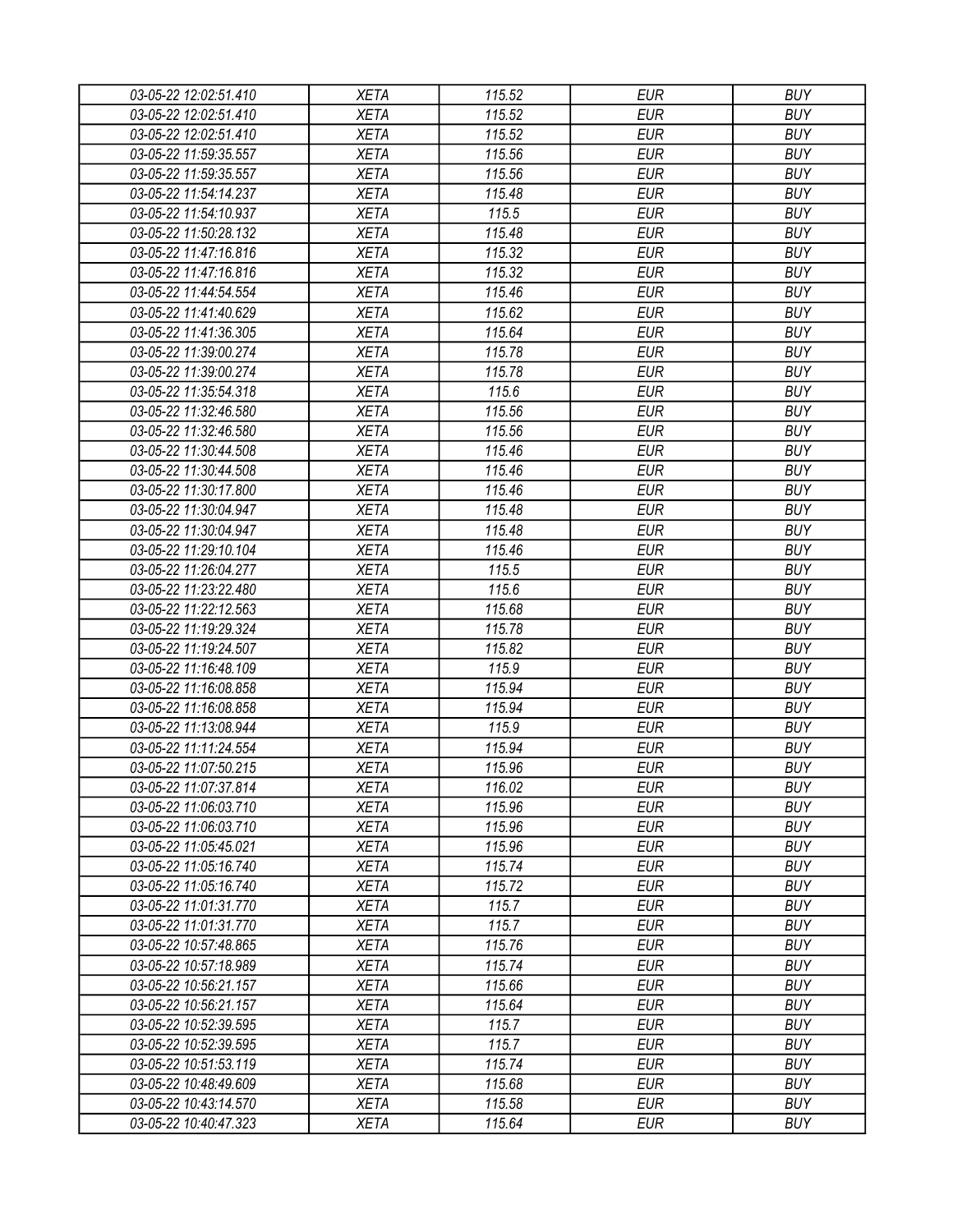| 03-05-22 10:40:47.323 | <b>XETA</b> | 115.64 | <b>EUR</b> | <b>BUY</b> |
|-----------------------|-------------|--------|------------|------------|
| 03-05-22 10:38:54.864 | <b>XETA</b> | 115.6  | <b>EUR</b> | <b>BUY</b> |
| 03-05-22 10:35:11.990 | <b>XETA</b> | 115.62 | <b>EUR</b> | <b>BUY</b> |
| 03-05-22 10:35:11.990 | <b>XETA</b> | 115.62 | <b>EUR</b> | <b>BUY</b> |
| 03-05-22 10:31:37.754 | <b>XETA</b> | 115.46 | <b>EUR</b> | <b>BUY</b> |
| 03-05-22 10:30:24.956 | <b>XETA</b> | 115.5  | <b>EUR</b> | <b>BUY</b> |
| 03-05-22 10:28:22.066 | <b>XETA</b> | 115.64 | <b>EUR</b> | <b>BUY</b> |
| 03-05-22 10:28:22.064 | <b>XETA</b> | 115.64 | <b>EUR</b> | <b>BUY</b> |
| 03-05-22 10:24:58.960 | <b>XETA</b> | 115.78 | <b>EUR</b> | <b>BUY</b> |
| 03-05-22 10:24:58.959 | <b>XETA</b> | 115.78 | <b>EUR</b> | <b>BUY</b> |
| 03-05-22 10:21:34.046 | <b>XETA</b> | 115.68 | <b>EUR</b> | <b>BUY</b> |
| 03-05-22 10:21:23.140 | <b>XETA</b> | 115.74 | <b>EUR</b> | <b>BUY</b> |
| 03-05-22 10:18:45.233 | <b>XETA</b> | 115.94 | <b>EUR</b> | <b>BUY</b> |
| 03-05-22 10:15:55.886 | <b>XETA</b> | 115.94 | <b>EUR</b> | <b>BUY</b> |
| 03-05-22 10:15:51.760 | <b>XETA</b> | 115.94 | <b>EUR</b> | <b>BUY</b> |
| 03-05-22 10:13:56.106 | <b>XETA</b> | 115.88 | <b>EUR</b> | <b>BUY</b> |
| 03-05-22 10:11:48.278 | <b>XETA</b> | 115.82 | <b>EUR</b> | <b>BUY</b> |
| 03-05-22 10:11:48.278 | <b>XETA</b> | 115.82 | <b>EUR</b> | <b>BUY</b> |
| 03-05-22 10:10:10.970 | <b>XETA</b> | 115.82 | <b>EUR</b> | <b>BUY</b> |
| 03-05-22 10:05:56.643 | <b>XETA</b> | 115.72 | <b>EUR</b> | <b>BUY</b> |
| 03-05-22 10:02:53.783 | <b>XETA</b> | 115.78 | <b>EUR</b> | <b>BUY</b> |
| 03-05-22 10:02:53.780 | <b>XETA</b> | 115.78 | <b>EUR</b> | <b>BUY</b> |
| 03-05-22 10:02:12.504 | <b>XETA</b> | 115.7  | <b>EUR</b> | <b>BUY</b> |
| 03-05-22 10:02:12.504 | <b>XETA</b> | 115.7  | <b>EUR</b> | <b>BUY</b> |
| 03-05-22 10:02:06.840 | <b>XETA</b> | 115.7  | <b>EUR</b> | <b>BUY</b> |
| 03-05-22 10:01:21.185 | <b>XETA</b> | 115.66 | <b>EUR</b> | <b>BUY</b> |
| 03-05-22 09:59:11.978 | <b>XETA</b> | 115.62 | <b>EUR</b> | <b>BUY</b> |
| 03-05-22 09:59:11.978 | <b>XETA</b> | 115.62 | <b>EUR</b> | <b>BUY</b> |
| 03-05-22 09:54:35.875 | <b>XETA</b> | 115.72 | <b>EUR</b> | <b>BUY</b> |
| 03-05-22 09:54:35.875 | <b>XETA</b> | 115.72 | <b>EUR</b> | <b>BUY</b> |
| 03-05-22 09:54:25.328 | <b>XETA</b> | 115.72 | <b>EUR</b> | <b>BUY</b> |
| 03-05-22 09:52:00.938 | <b>XETA</b> | 115.86 | <b>EUR</b> | <b>BUY</b> |
| 03-05-22 09:51:56.699 | <b>XETA</b> | 115.86 | <b>EUR</b> | <b>BUY</b> |
| 03-05-22 09:50:48.179 | <b>XETA</b> | 115.86 | <b>EUR</b> | <b>BUY</b> |
| 03-05-22 09:50:48.179 | <b>XETA</b> | 115.86 | <b>EUR</b> | <b>BUY</b> |
| 03-05-22 09:50:48.177 | <b>XETA</b> | 115.84 | <b>EUR</b> | <b>BUY</b> |
| 03-05-22 09:47:25.034 | <b>XETA</b> | 115.78 | <b>EUR</b> | <b>BUY</b> |
| 03-05-22 09:47:25.033 | <b>XETA</b> | 115.78 | <b>EUR</b> | <b>BUY</b> |
| 03-05-22 09:44:39.689 | <b>XETA</b> | 115.8  | <b>EUR</b> | <b>BUY</b> |
| 03-05-22 09:43:06.168 | <b>XETA</b> | 115.86 | <b>EUR</b> | <b>BUY</b> |
| 03-05-22 09:43:06.168 | XETA        | 115.86 | <b>EUR</b> | <b>BUY</b> |
| 03-05-22 09:43:06.168 | <b>XETA</b> | 115.86 | <b>EUR</b> | <b>BUY</b> |
| 03-05-22 09:42:13.094 | <b>XETA</b> | 115.8  | <b>EUR</b> | <b>BUY</b> |
| 03-05-22 09:40:15.036 | <b>XETA</b> | 116.04 | <b>EUR</b> | <b>BUY</b> |
| 03-05-22 09:40:15.036 | <b>XETA</b> | 116.04 | <b>EUR</b> | <b>BUY</b> |
| 03-05-22 09:40:15.036 | <b>XETA</b> | 116.04 | <b>EUR</b> | <b>BUY</b> |
| 03-05-22 09:36:31.060 | <b>XETA</b> | 116.18 | <b>EUR</b> | <b>BUY</b> |
| 03-05-22 09:33:31.570 | <b>XETA</b> | 116.3  | <b>EUR</b> | <b>BUY</b> |
| 03-05-22 09:33:03.486 | <b>XETA</b> | 116.3  | <b>EUR</b> | <b>BUY</b> |
| 03-05-22 09:30:30.467 | <b>XETA</b> | 116.38 | <b>EUR</b> | <b>BUY</b> |
| 03-05-22 09:26:29.227 | <b>XETA</b> | 116.58 | <b>EUR</b> | <b>BUY</b> |
| 03-05-22 09:26:29.227 | <b>XETA</b> | 116.58 | <b>EUR</b> | <b>BUY</b> |
| 03-05-22 09:26:29.227 | <b>XETA</b> | 116.58 | <b>EUR</b> | <b>BUY</b> |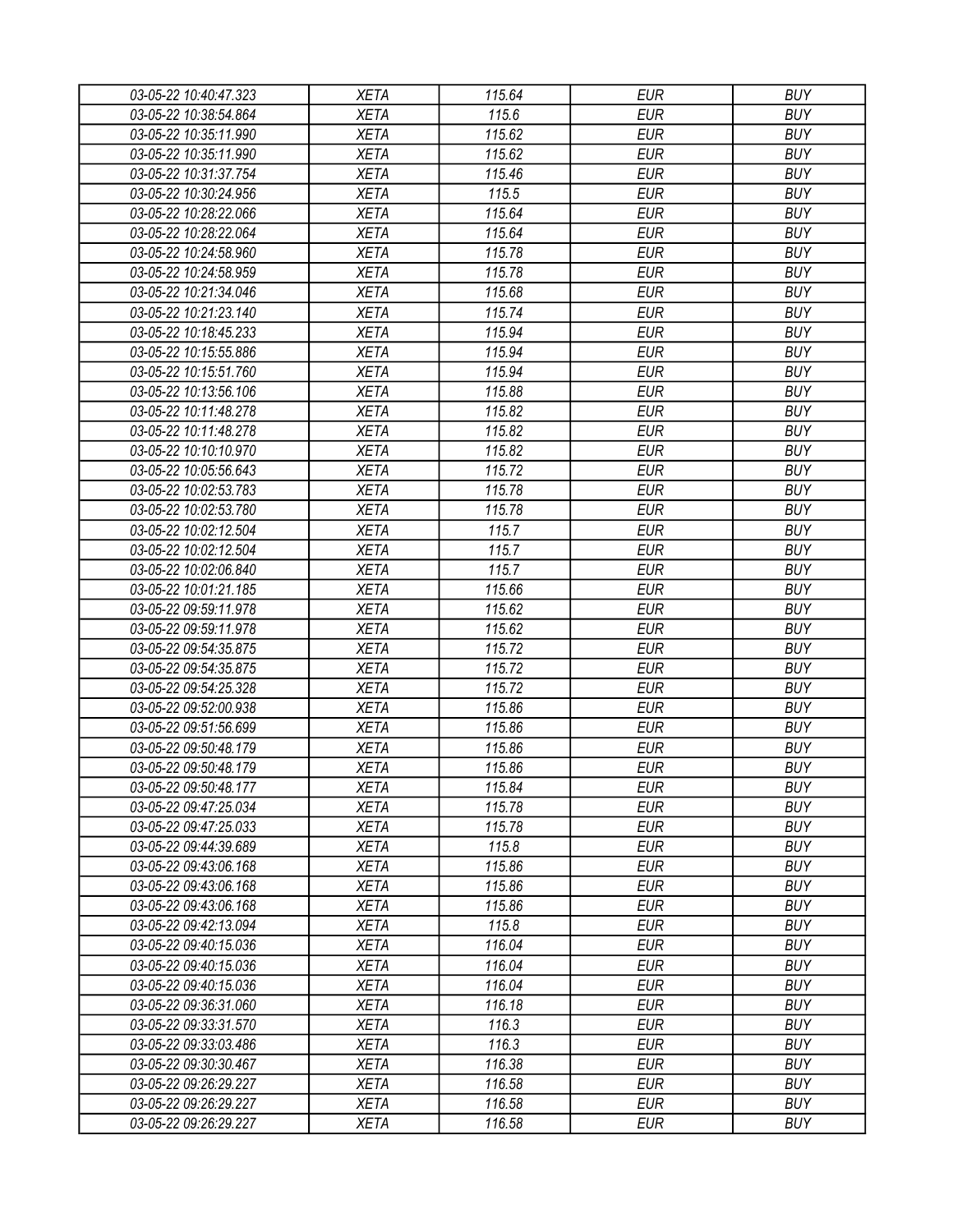| 03-05-22 09:24:10.244 | <b>XETA</b> | 116.62 | <b>EUR</b> | <b>BUY</b> |
|-----------------------|-------------|--------|------------|------------|
| 03-05-22 09:24:10.251 | <b>XETA</b> | 116.62 | <b>EUR</b> | <b>BUY</b> |
| 03-05-22 09:24:10.244 | <b>XETA</b> | 116.62 | <b>EUR</b> | <b>BUY</b> |
| 03-05-22 09:19:28.334 | <b>XETA</b> | 116.44 | <b>EUR</b> | <b>BUY</b> |
| 03-05-22 09:17:36.074 | <b>XETA</b> | 116.44 | <b>EUR</b> | <b>BUY</b> |
| 03-05-22 09:15:08.202 | <b>XETA</b> | 116.44 | <b>EUR</b> | <b>BUY</b> |
| 03-05-22 09:13:47.664 | <b>XETA</b> | 116.44 | <b>EUR</b> | <b>BUY</b> |
| 03-05-22 09:13:17.177 | <b>XETA</b> | 116.56 | <b>EUR</b> | <b>BUY</b> |
| 03-05-22 09:10:31.449 | <b>XETA</b> | 116.36 | <b>EUR</b> | <b>BUY</b> |
| 03-05-22 09:07:37.097 | <b>XETA</b> | 116.22 | <b>EUR</b> | <b>BUY</b> |
| 03-05-22 09:07:37.097 | <b>XETA</b> | 116.22 | <b>EUR</b> | <b>BUY</b> |
| 03-05-22 09:07:17.378 | <b>XETA</b> | 116.24 | <b>EUR</b> | <b>BUY</b> |
| 03-05-22 09:07:17.378 | <b>XETA</b> | 116.24 | <b>EUR</b> | <b>BUY</b> |
| 03-05-22 09:07:17.378 | <b>XETA</b> | 116.24 | <b>EUR</b> | <b>BUY</b> |
| 03-05-22 09:03:26.399 | <b>XETA</b> | 116.02 | <b>EUR</b> | <b>BUY</b> |
| 03-05-22 09:03:26.399 | <b>XETA</b> | 116.02 | <b>EUR</b> | <b>BUY</b> |
| 03-05-22 09:01:20.494 | <b>XETA</b> | 115.82 | <b>EUR</b> | <b>BUY</b> |
| 03-05-22 09:01:20.494 | <b>XETA</b> | 115.82 | <b>EUR</b> | <b>BUY</b> |
| 03-05-22 08:58:43.433 | <b>XETA</b> | 115.8  | <b>EUR</b> | <b>BUY</b> |
| 03-05-22 08:58:17.173 | <b>XETA</b> | 115.84 | <b>EUR</b> | <b>BUY</b> |
| 03-05-22 08:58:17.173 | <b>XETA</b> | 115.84 | <b>EUR</b> | <b>BUY</b> |
| 03-05-22 08:55:40.934 | <b>XETA</b> | 116.08 | <b>EUR</b> | <b>BUY</b> |
| 03-05-22 08:52:16.356 | <b>XETA</b> | 115.78 | <b>EUR</b> | <b>BUY</b> |
| 03-05-22 08:52:16.356 | <b>XETA</b> | 115.78 | <b>EUR</b> | <b>BUY</b> |
| 03-05-22 08:49:04.505 | <b>XETA</b> | 115.74 | <b>EUR</b> | <b>BUY</b> |
| 03-05-22 08:49:04.505 | <b>XETA</b> | 115.74 | <b>EUR</b> | <b>BUY</b> |
| 03-05-22 08:48:16.762 | <b>XETA</b> | 115.68 | <b>EUR</b> | <b>BUY</b> |
| 03-05-22 08:46:25.414 | <b>XETA</b> | 115.76 | <b>EUR</b> | <b>BUY</b> |
| 03-05-22 08:44:21.378 | <b>XETA</b> | 116.14 | <b>EUR</b> | <b>BUY</b> |
| 03-05-22 08:41:52.418 | <b>XETA</b> | 116.2  | <b>EUR</b> | <b>BUY</b> |
| 03-05-22 08:40:51.417 | <b>XETA</b> | 115.96 | <b>EUR</b> | <b>BUY</b> |
| 03-05-22 08:39:16.687 | <b>XETA</b> | 116.02 | <b>EUR</b> | <b>BUY</b> |
| 03-05-22 08:37:24.476 | <b>XETA</b> | 116.08 | <b>EUR</b> | <b>BUY</b> |
| 03-05-22 08:37:24.476 | <b>XETA</b> | 116.08 | <b>EUR</b> | <b>BUY</b> |
| 03-05-22 08:35:10.537 | <b>XETA</b> | 116.08 | <b>EUR</b> | <b>BUY</b> |
| 03-05-22 08:34:13.935 | <b>XETA</b> | 116.04 | <b>EUR</b> | <b>BUY</b> |
| 03-05-22 08:31:22.734 | <b>XETA</b> | 116.12 | <b>EUR</b> | <b>BUY</b> |
| 03-05-22 08:31:22.734 | <b>XETA</b> | 116.12 | <b>EUR</b> | <b>BUY</b> |
| 03-05-22 08:28:01.200 | <b>XETA</b> | 115.98 | <b>EUR</b> | <b>BUY</b> |
| 03-05-22 08:28:01.200 | <b>XETA</b> | 115.98 | <b>EUR</b> | <b>BUY</b> |
| 03-05-22 08:28:01.200 | XETA        | 115.98 | <b>EUR</b> | <b>BUY</b> |
| 03-05-22 08:24:35.958 | <b>XETA</b> | 116.1  | <b>EUR</b> | <b>BUY</b> |
| 03-05-22 08:22:30.261 | <b>XETA</b> | 116.12 | <b>EUR</b> | <b>BUY</b> |
| 03-05-22 08:22:30.249 | <b>XETA</b> | 116.12 | <b>EUR</b> | <b>BUY</b> |
| 03-05-22 08:20:14.985 | <b>XETA</b> | 115.98 | <b>EUR</b> | <b>BUY</b> |
| 03-05-22 08:18:56.835 | <b>XETA</b> | 116    | <b>EUR</b> | <b>BUY</b> |
| 03-05-22 08:18:56.835 | <b>XETA</b> | 116    | <b>EUR</b> | <b>BUY</b> |
| 03-05-22 08:17:16.359 | <b>XETA</b> | 115.84 | <b>EUR</b> | <b>BUY</b> |
| 03-05-22 08:15:14.874 | <b>XETA</b> | 116.08 | <b>EUR</b> | <b>BUY</b> |
| 03-05-22 08:15:14.865 | <b>XETA</b> | 116.08 | <b>EUR</b> | <b>BUY</b> |
| 03-05-22 08:15:14.865 | <b>XETA</b> | 116.08 | <b>EUR</b> | <b>BUY</b> |
| 03-05-22 08:14:04.039 | <b>XETA</b> | 116.08 | <b>EUR</b> | <b>BUY</b> |
| 03-05-22 08:11:52.876 | XETA        | 115.68 | <b>EUR</b> | <b>BUY</b> |
|                       |             |        |            |            |